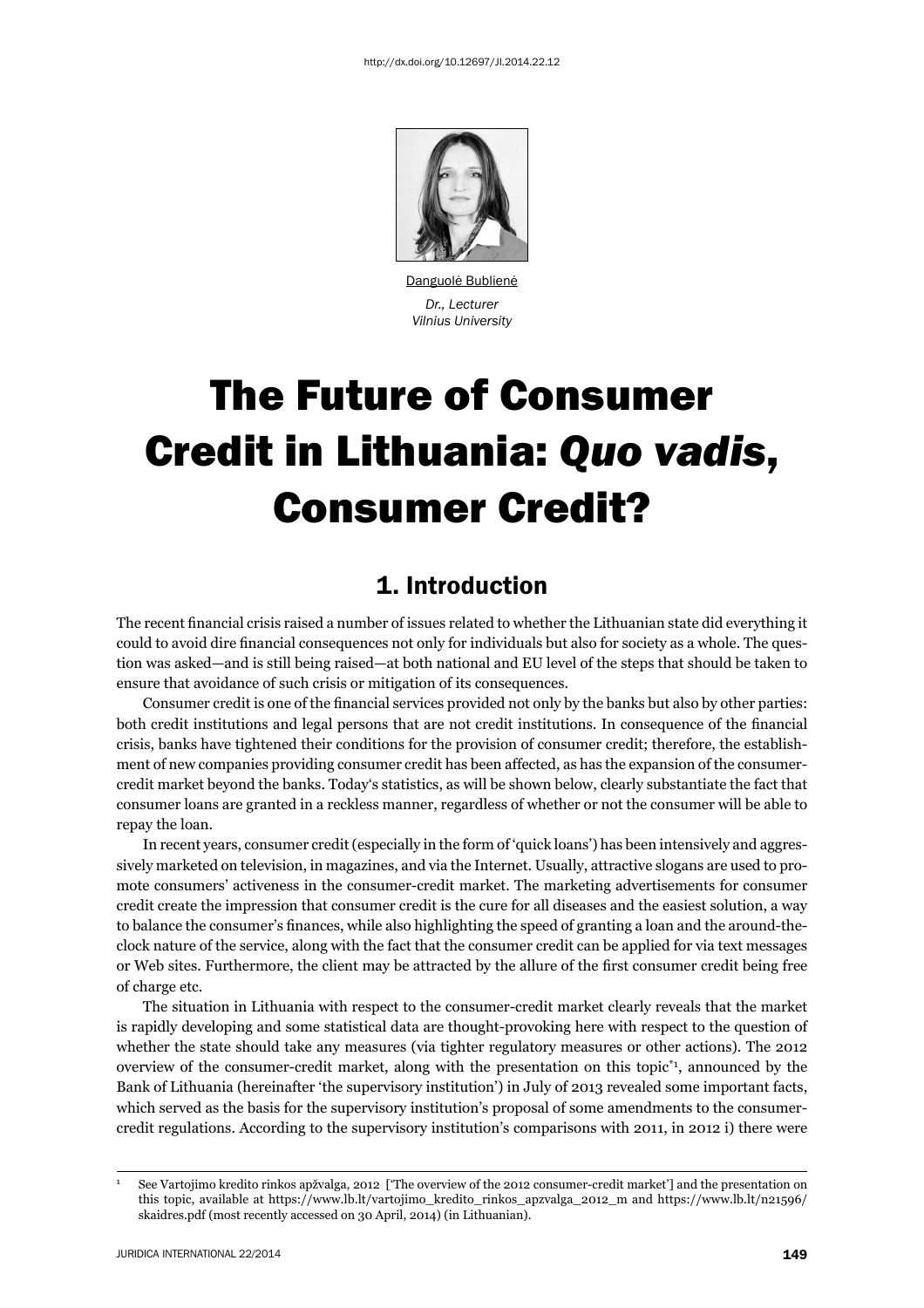70% more consumer-credit agreements signed, in an increase from 366,000 to 621,000 agreements; ii) the total amount of consumer credit granted was 32% greater, rising from 653.97 million litai (~189.56 million euros) to 862.31 million litai ( $\sim$ 244.97 million euros); and iii) a 2.5 times increase was seen in the portfolio of small-sum consumer credit: from 83.18 million litai (~24.11 million euros) to 206.91 million litai (~59.97 million euros). At the end of 2012, payment was overdue by more than 60 days for about 20% of consumer credit (with 29% of the cases involving small-sum consumer credit), 40.7% of the outstanding amount of consumer credit was accounted for by small-sum consumer credit wherein the repayment period had been extended after the borrower paid an extension fee, 35% of the clients for small-sum consumer credit were below age 25, and the average annual percentage rate of charge (APR) for small-sum consumer credit was 177%. However, only 44 consumer complaints had been made in 2012 to the supervisory institution regarding consumer credit. The supervisory institution announced this March its overview of the consumer credit market for  $2013^{\ast}$ <sup>2</sup>. According to the supervisory institution's comparison with 2012, in 2013 i) there were 17.19% more consumer-credit agreements signed (722,000 agreements); ii) the total amount of consumer credit granted was 16.67% higher, at 1,002.71 million litai (~290.64 million euros); iii) and there had been a 2.5 times increase in the portfolio of small-sum consumer credit, from 83.18 million to 206.91 million litai ( $\sim$ 24.11 million euros to  $\sim$ 59.97 million euros). At the end of 2013, 23.6% of the consumer credit had its payment overdue by more than 60 days (32.7% of the associated credit being small-sum consumer credit), 36.81% of the outstanding amount of consumer credit came from small-sum consumer credit for which the repayment period had been extended after the borrower paid an extension fee, 39.21% of the clients for small-sum consumer credit were under 25, and the average APR for small-sum consumer credit was 164% (the APR has fallen by more than 10%). Despite the fact that the number of consumers filing complaints about consumer credit with the supervisory institution rose from 2012 to 2013, rising from 44 to 63, it seems—and the supervisory institution has arrived at the same conclusion—that this number is still relatively small. The conclusion of the supervisory institution in its evaluation of the 2013 consumer-credit market was that the consumer-credit market is growing further.

Therefore, it would be meaningful to mention that the number of lenders clearly shows as well that the consumer-credit market is very much growing in Lithuania. The number of lenders (at least those that are included in the official lists of lenders) rose in the span of six months (from 31 December 2012 to the start of July 2013) to almost 300%: the number of lenders rose from 56 to 146. Despite the fact that at the time of this writing (30 April 2014), the number of lenders remains at a similar level (147 lenders are on the list of consumer-credit lenders), there is no reason to believe that the consumer-credit market has not created even more issues for society.

The main aim of the present article is to show how the legal norms of Lithuania regulating consumer credit are dealing with the issue of easy access to non-secured consumer loans, especially via electronic means. The article also presents the proposals of the Bank of Lithuania pertaining to measures for improvement of the consumer-credit market situation with the aim of precluding ill-considered conduct and incautious decisions of consumers, along with additional measures for control of the consumer-credit market.

However, it should be noted that neither the 2012 overview of the consumer-credit market and presentation on this topic nor the statistics on consumer credit in 2013\*3 released by the supervisory institution pay particular attention to the non-secured consumer credit that lenders provide via electronic means. However, as has been mentioned above, the supervisory institution in March released its overview of the 2013 consumer-credit market\*4, in which it indicated that, just as in the previous year (2012), most of the small-sum credit was provided by distance means (by phone or over the Internet). The supervisory institution indicated that 87.22% of the cases of small-sum credit were handled by distance means. However, the supervisory institution has not provided any information on whether and how the lenders follow the requirements of the laws on provision of information to consumers or other legal requirements, let alone examination of the factual situation.

This article addresses several aspects of the consumer-credit landscape: it i) provides a general overview of the regulation of consumer credit in Lithuania; ii) examines the particular fields of regulation of

<sup>2</sup> See Vartojimo kredito rinkos apžvalga, 2013 ['The overview of the 2013 consumer-credit market'], available at https://www. lb.lt/n20287/vartojimo\_kredito\_rinkos\_apzvalga\_2013.pdf (most recently accessed on 30 April, 2014) (in Lithuanian).

<sup>3</sup> See https://www.lb.lt/vartojimo\_kredito\_rinkos\_apzvalga\_2012\_m. (see Note 1) and https://www.lb.lt/n20287/vartojimo\_kredito\_rinkos\_apzvalga\_2013.pdf (see Note 2).

<sup>4</sup> See https://www.lb.lt/n20287/vartojimo\_kredito\_rinkos\_apzvalga\_2013.pdf (see Note 2).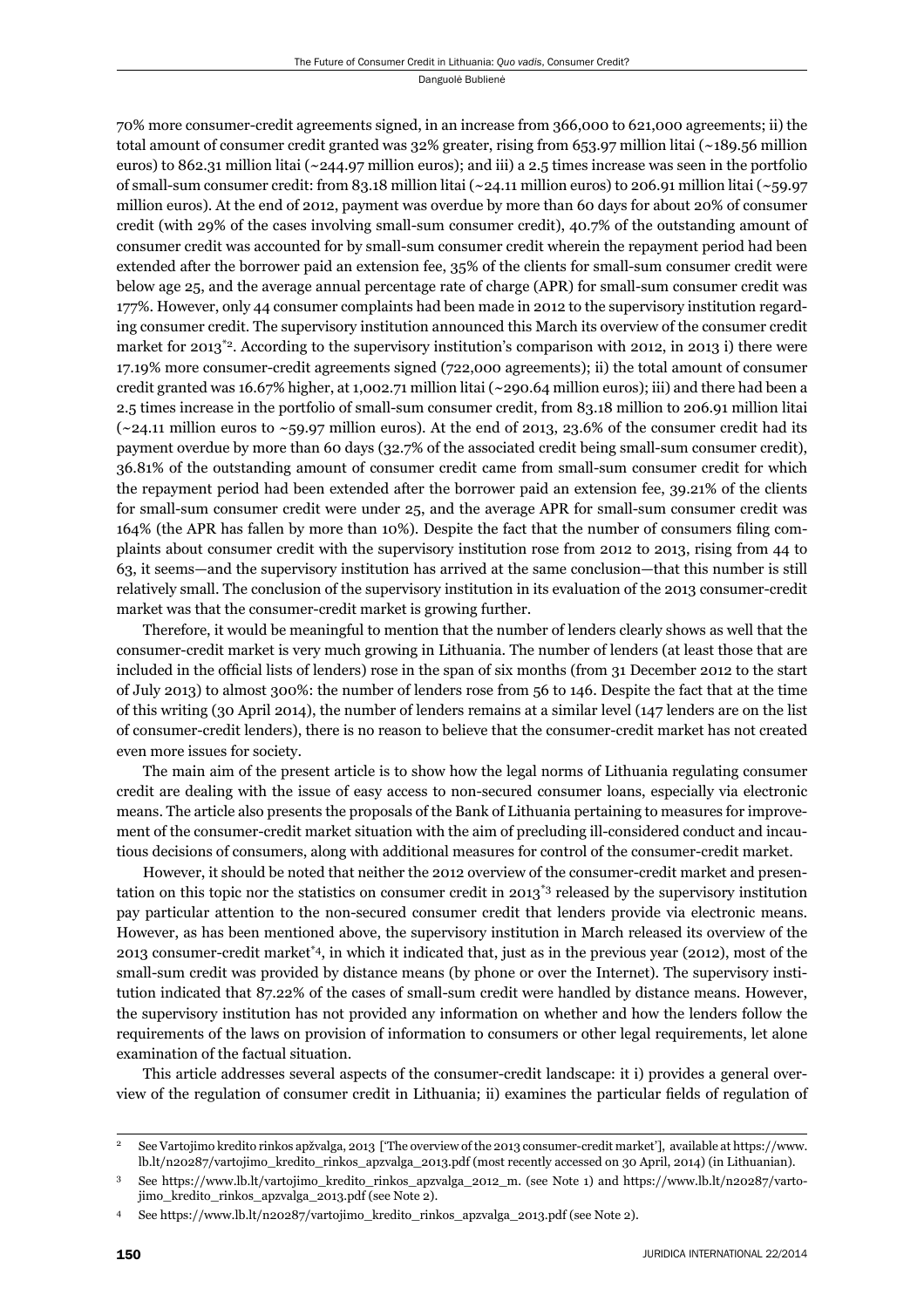consumer credit, taking into account, where applicable, the provisions specific to control of easy-access non-secured consumer loans extended via electronic means; ii) and offers analysis of the proposed amendments to the regulations on consumer credit that are now under discussion at the ministerial level.

# 2. Overview of the regulation of consumer credit in Lithuania

## 2.1. A general legal overview of the regulation of consumer credit in Lithuania

Consumer credit is regulated by public and private legal norms. The regulation of consumer credit consists, in essence, of the regulation of particulars of consumer-credit contracts, the conditions imposed for lender (including credit intermediary) activity, and the responsibilities in cases of infringement of the requirements of the law. The legal basis for consumer credit has been influenced mostly by European Union law. Therefore, the relevant legal rules related to consumer credit were brought into the Civil Code of the Republic of Lithuania (hereinafter 'the Civil Code')\*5 with the transposition of the old Consumer Credit Directive  $(CCD)^{6}$  (articles 6.886–6.891 of the Civil Code, regulating the specifics of consumer-credit contracts, were included in the chapter 'Loan Agreement'). However, the method of transposition of the new Consumer Credit Directive (hereinafter 'Directive 2008/48/EC')\*7 into Lithuanian law was different: the separate Law on Consumer Credit\*8, regulating private- and public-law matters, was adopted, and the provisions of the Civil Code regulating consumer credit were revoked accordingly (only Article 6.886, which specifies just the definition of a consumer-credit contract, the obligation of a consumer-credit lender to ensure that the principle of responsible lending is followed, the definition of 'consumer-credit lender', and reference to regulation by other laws). It should be noted that, in general, the wording of the Law on Consumer Credit corresponds with the wording of Directive 2008/48/EC. It should be taken into account also that the draft of the law was subject to very lively discussion in the Parliament of the Republic of Lithuania and there were some proposals to establish stricter provisions than are set forth in Directive 2008/48/EC.

The Law on Consumer Credit was changed—new wording, adopted on 17 November 2011, came into force on 1 January 2012. The essence of the changes of the law involved, firstly, institutional changes, with the functions related to the public administration of the consumer-credit market being assigned to the Bank of Lithuania (before that, the State Consumer Protection Authority was responsible for the supervision of the consumer-credit market). The supervisory function, functions related to imposition of sanctions and the alternative dispute-resolution mechanism in particular, were assigned to the Bank of Lithuania as the supervisory institution. The institutional changes caused some changes in the penalisation procedure accordingly. It may be concluded that it was the right decision to move the supervisory functions related to the consumer-credit market to the Bank of Lithuania, as this institution is more closely linked to the market itself and, therefore, able to assess the consumer-credit market in a more general way, taking into account the whole financial market. That has enabled it to gain a better understanding of the problems that consumers might face. Secondly, there was a quite important modification in relation to the maximum APR, which was reduced from 250 to 200 per cent. It should be noted that the maximum APR set forth by law is presumed to be the fair annual percentage rate of charge, and an APR greater than 200% is considered unfair. Therefore, it can be concluded that the change in the law was generally in the interests of consumers. More detailed analysis is provided further on in the article.

<sup>&</sup>lt;sup>5</sup> Lietuvos Respublikos civilinis kodeksas ['Civil Code of the Republic of Lithuania']. – *Official Gazette* 2000/74-2262 (in Lithuanian).

<sup>6</sup> Council Directive 87/102/EEC of 22 December 1986, on the approximation of the laws, regulations, and administrative provisions of the Member States concerning consumer credit (OJ L 042, 12.2.1987).

<sup>7</sup> Directive 2008/48/EC of the European Parliament and of the Council of 23 April 2008 on Credit Agreements for Consumers and Repealing Council Directive 87/102/EEC (OJ L 2008 133), also known as the Consumer Credit Directive.

Lietuvos Respublikos vartojimo kredito įstatymas ['Law on Consumer Credit of the Republic of Lithuania']. – Official Gazette 2011/1-1 and 2011/146-6830 (in Lithuanian). The new law was adopted on 23 December 2010 and came into force on 1 April 2011.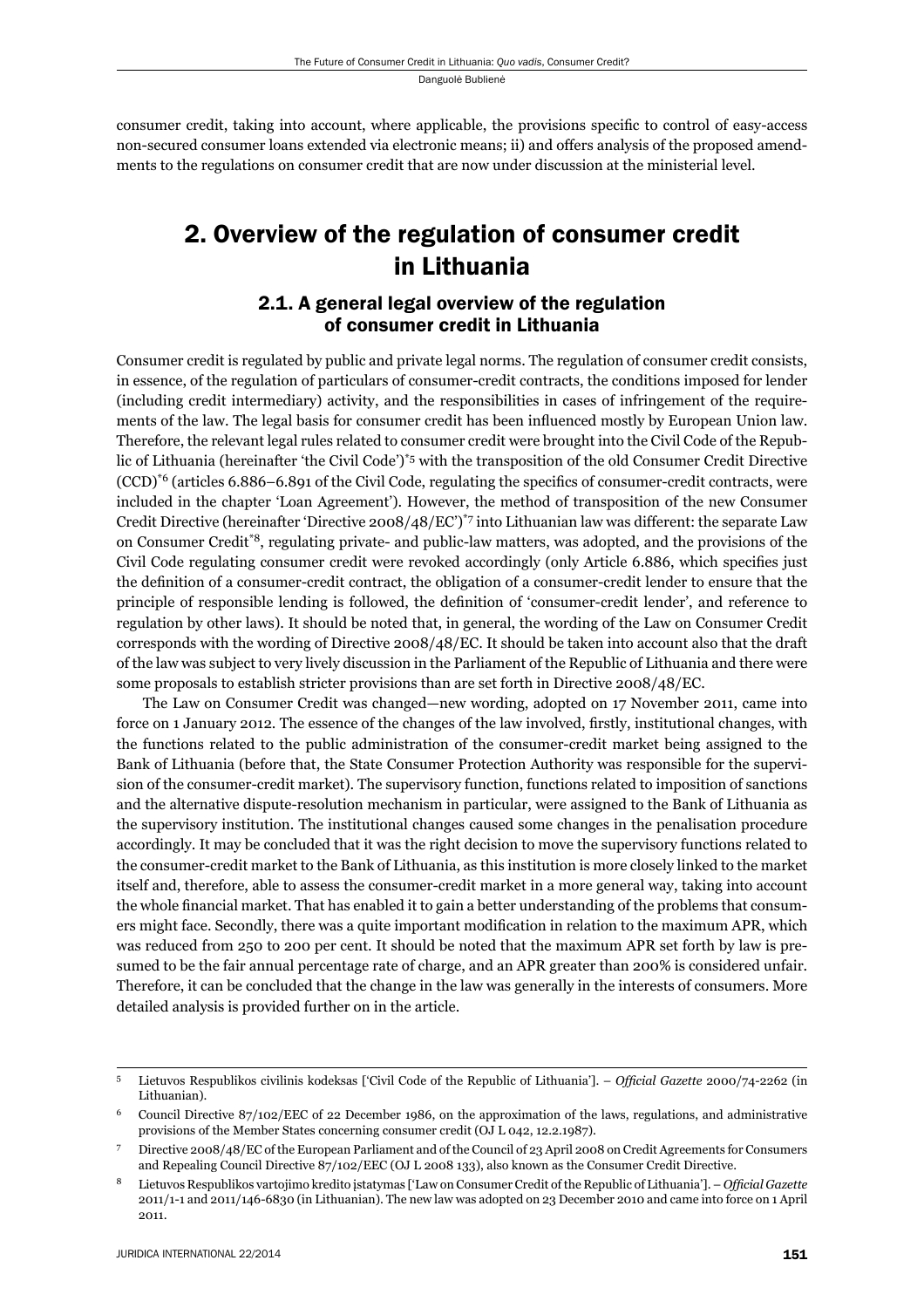It should be mentioned that some secondary legal acts that are important in the field of consumer credit were adopted also. The Bank of Lithuania, as the institution responsible for supervision of the consumercredit market, approved the rules for calculation of the annual percentage rate of charge\*9, the principles associated with responsible lending and evaluation of consumer creditworthiness\*10, the rules for lenders' inclusion on the list of providers of credit\*11 (the latter rules were adopted by the State Consumer Rights Protection Authority and were not revised by the Bank of Lithuania), the guidelines on the advertisement of financial services<sup>\*12</sup>, and rules on the provision of the obligatory information to the Bank of Lithuania<sup>\*13</sup>. The new wording of the principles for responsible lending and evaluation of a consumer's creditworthiness was adopted in 2013 (and came into force on 1 July of that year) (hereinafter, 'the Principles'), receiving a very negative reaction from consumer-credit lenders. The document was sharply criticised by some stakeholders (especially consumer-credit lenders and the association for small-sum consumer credit) in the media. They argued that this document had been adopted without thorough examination of the situation, that people will lose the possibility of receiving credit, that the new requirements will create a 'black economy' in this field, that the Principles are ambiguous, and that the document would be complicated to apply in practice. However, the banks welcomed the Principles and argued that they protect the client no matter who the lender is—a bank or another lender.

As has been illustrated above, the number of consumer-credit contracts has increased in recent years in Lithuania. The consumer-credit lenders have used aggressive marketing tactics; however, paradoxically, despite the fact that the Law on Consumer Credit has been in force for three years already, only a few cases related to consumer credit have reached the Supreme Court of the Republic of Lithuania (hereinafter 'the Supreme Court'). Moreover, there are no cases that would be related to the issues of easy obtaining of nonsecured consumer loans via electronic means. Since the rules provided by the Law on Consumer Credit have not yet been tested and have not been verified in court practice (at least Supreme Court practice); therefore, it is difficult to judge what particular problems might arise in the application and interpretation of the Law on Consumer Credit in the existing consumer-credit market.

The regulation of consumer credit could be discussed in detail in terms of the following aspects: i) the particulars of the consumer-credit contract, ii) the duty of disclosure (the obligation to provide information to the consumer) and requirements for the information to be provided to the consumer, iii) the obligation of the lender to evaluate the creditworthiness of the consumer, iv) regulation of the activity of the lenders of credit, v) the state institutions responsible for the consumer-credit market, and vi) responsibility related to infringement of the provisions of the law.

The *ratione personae* of the Law on Consumer Credit is defined by application to the B2C relationship. The parties to the consumer-credit contract are the consumer (or consumer-credit borrower) and the lender of consumer credit. The consumer (or consumer-credit borrower) is, according to the law, a natural person who is aiming to conclude a consumer-credit contract for personal, family, or household purposes, not business or profession needs. The notion of the consumer reflects the definition in Directive 2008/48/ EC. Although some proposals were made by the association of small and medium-sized enterprises for inclusion in the definition of a consumer not only natural persons, with the definition expanded to cover small and medium-sized enterprises too, the Lithuanian legislator decided not to extend the personal scope

Lietuvos banko 2012 m. lapkričio 29 d. nutarimas Nr. 03-245 "Dėl Bendros vartojimo kredito kainos metinės normos skaičiavimo taisyklių patvirtinimo" ['Resolution of the Bank of Lithuania of 29 November 2012, No. 03-245, on the rules for calculation of the annual percentage rate of charge']. – *Official Gazette* 2012/140-7230) (in Lithuanian).

Lietuvos banko 2013 m. kovo 19 d. nutarimas Nr. 03-62 "Dėl Vartojimo kredito gavėjų mokumo vertinimo ir atsakingojo skolinimo nuostatų patvirtinimo" ['Resolution of the Bank of Lithuania of 19 March 2013, No. 03-62, on the principles for responsible lending and evaluation of consumer creditworthiness']. – *Official Gazette* 2013/30-1519) (in Lithuanian).

<sup>&</sup>lt;sup>11</sup> Valstybinės vartotojų teisių apsaugos tarnybos direktoriaus 2011 m. kovo 14 d. įsakymas Nr. 1-32 "Dėl Vartojimo kredito davėjų įrašymo į viešąjį vartojimo kredito davėjų sąrašą tvarkos aprašo patvirtinimo" ['Order of the director of the State Consumer Rights Protection Authority of the Republic of Lithuania of 14 March 2011, No. 1-32, on the rules for inclusion of lenders in the list of credit-lenders']. – *Official Gazette* 2011/32-1528) (in Lithuanian).

<sup>12</sup> Finansinių paslaugų reklamos gairės, patvirtintos Lietuvos banko Priežiūros tarnybos direktoriaus 2012 m. rugsėjo 5 d. sprendimu ['Decision of the director of the Supervisory Office of the Bank of Lithuania of 5 September 2012 on the guidelines for the advertisement of financial services']. Available at https://www.lb.lt/finansiniu\_paslaugu\_reklamos\_gaires (most recently accessed on 30 April, 2014) (in Lithuanian).

<sup>&</sup>lt;sup>13</sup> Lietuvos banko 2012 m. gruodžio 6 d. nutarimas Nr. 03-248 "Dėl Vartojimo kredito davėjų privalomos informacijos teikimo Lietuvos bankui taisyklių patvirtinimo" ['Resolution of the Bank of Lithuania of 6 December 2012, No. 03-248, on the rules on the provision of the obligatory information to the Bank of Lithuania']. – Official Gazette 2012/145-7501 (in Lithuanian).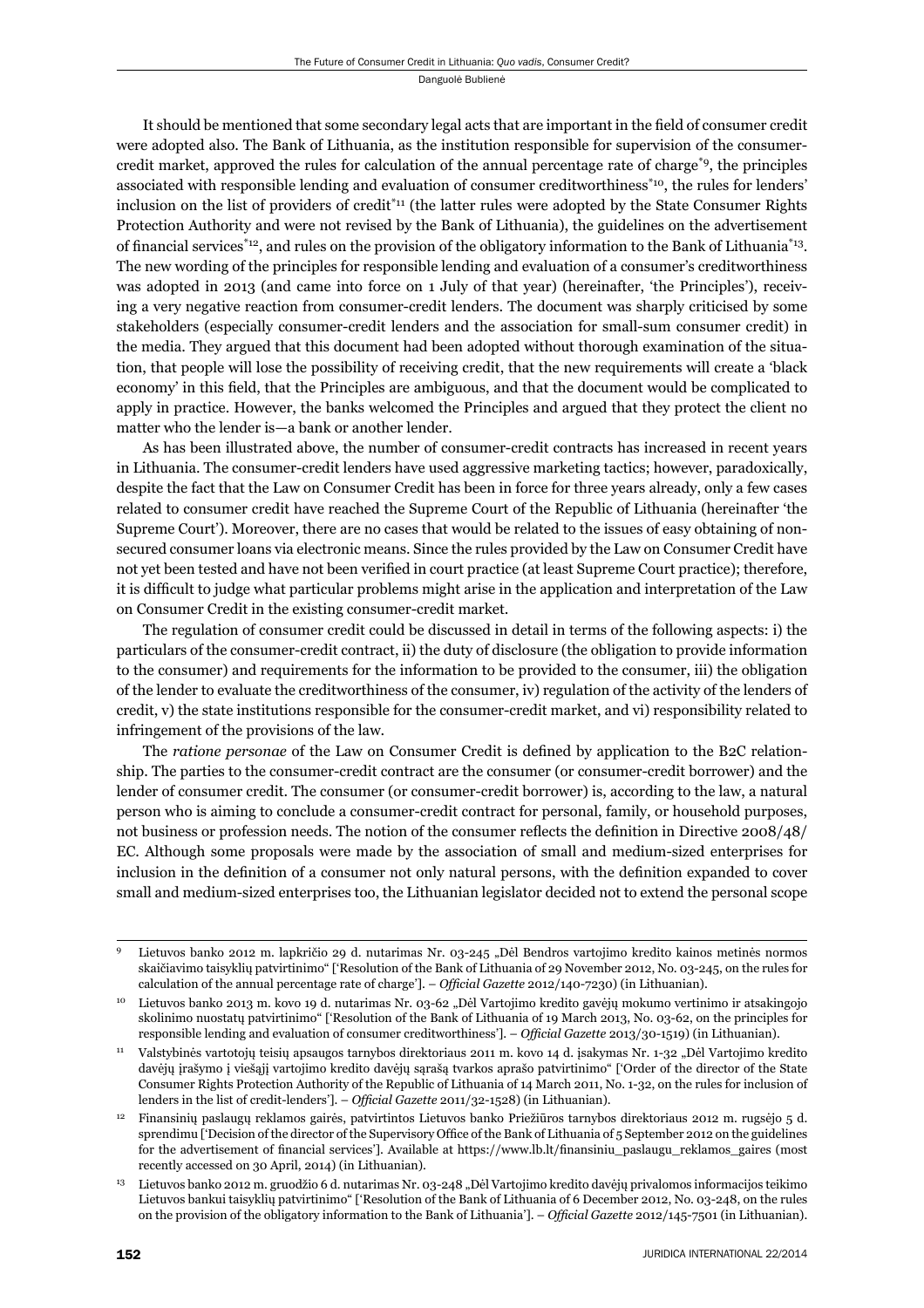of Directive 2008/48/EC. The consumer-credit lender is a person, though not a natural person, who grants or promises to grant consumer credit in the course of his business. As the definition of the consumer-credit lender is not fully harmonised and the Member States have discretion to decide on expansion of the definition of who is a credit lender, the legislator of Lithuania decided that the lender here should be defined as only a legal person. Therefore, a natural person may not provide consumer-credit services.

The material scope of the Law on Consumer Credit in general is the same provided in Directive 2008/48/ EC. However, as Directive 2008/48/EC allows some deviations from the provisions of the CCD with regard to scope, the legislator has decided not to exclude those credit agreements wherein credit is granted free of interest and without any charges and credit agreements under the terms of which the credit has to be repaid within three months and only insignificant charges are payable. Accordingly, the law provides no exceptions for credit involving a total amount of credit less than 200 euro (defined as credit above a 200-euro limit). The reason for the deviations mentioned was to include quick credit within the scope of the law.

#### 2.2. The duty of disclosure and requirements as to the information provided to the consumer

The regulation of the duty of disclosure covers three stages in the agreement process, and its regulation reflects the provisions of Directive 2008/48/EC: i) the obligation to provide information in the advertising, ii) the obligation to provide information before conclusion of the contract (i.e., pre-contractual information), and iii) the obligation to provide information by implementation of the contract (that is, in the contractual stage). It should be noted that, according to Directive 2008/48/EC, the disclosure of information in the advertising or some details in the pre-contractual stage should be implemented through a representative example; however, the Law on Consumer Credit where it addresses the advertising stage refers only to standard information. It does not stipulate the requirement that the standard information provide illustration by means of representative example<sup>\*14</sup>. In general, the regulation of the duty of disclosure reflects the regulation by Directive 2008/48/EC. The only difference is that the Law on Consumer Credit establishes the *onus probandi* rule, according to which proving of the provision of the information to the consumer rests with the credit-lender. Moreover, no particular regulation exists in the area of the duty of disclosure related to the control of easy access to consumer loans via electronic means\*15, and neither the Law on Consumer Credit nor the Law on Unfair Commercial Practice makes any particular provisions in this area.

From the factual situation and the proposals issued by the supervisory institution (which will be discussed later in the article), it seems that one of the important issues for effective implementation of control of the consumer-credit market is the relationship between the provisions of the Law on Consumer Credit and the Law on Unfair Commercial Practice\*16, especially as relevant for separation of the competence of the supervisory institution from that of the other institutions responsible for the application of the Law on Unfair Commercial Practice. This issue proceeds from European Union law and is linked to the relationship between Directive 2008/48/EC and the Unfair Commercial Practices Directive (UCPD)\*17. As the European Commission has explained, the relationship between the UCPD and the CCD should be resolved through

<sup>14</sup> As was indicated by the European Commission in its guidelines on the application of the Consumer Credit Directive in relation to costs and the annual percentage rate of charge (Commission Staff Working Document: Guidelines on the application of Directive 2008/48/EC (Consumer Credit Directive) in relation to costs and the Annual Percentage Rate of charge (8.5.2012; SWD (2012) 128 final), p. 9), the representative example should reflect not market conditions in general. It should instead be an attempt to reflect the exact characteristics of the credit to be obtained by the consumer from the creditor. This means that a specific consumer-credit product/case should be chosen rather than an abstraction of the general market. Moreover, the European Commission, taking into account the requirements of the Unfair Commercial Practice Directive, pointed out that the creditor should determine the content of the representative example on the basis of reasonable expectations related to the offer.

<sup>&</sup>lt;sup>15</sup> It should be noted that the requirements associated with information provided in the advertising stage are subject to full harmonisation and may not be changed by national legislation.

<sup>16</sup> See Lietuvos Respublikos nesąžiningos komercinės veiklos vartotojams draudimo įstatymas ['The law on prohibition of unfair business-to-consumer commercial practices of the Republic of Lithuania']. – *Official Gazette* 2008/6-212 (in Lithuanian).

<sup>17</sup> Directive 2005/29/EC of the European Parliament and of the Council of 11 May 2005 Concerning Unfair Business-to-Consumer Commercial Practices in the Internal Market and Amending Council Directive 84/450/EEC, Directives 97/7/ EC, 98/27/EC and 2002/65/EC of the European Parliament and of the Council and Regulation (EC) No 2006/2004 of the European Parliament and of the Council ('Unfair Commercial Practices Directive') (OJ L 2005 149).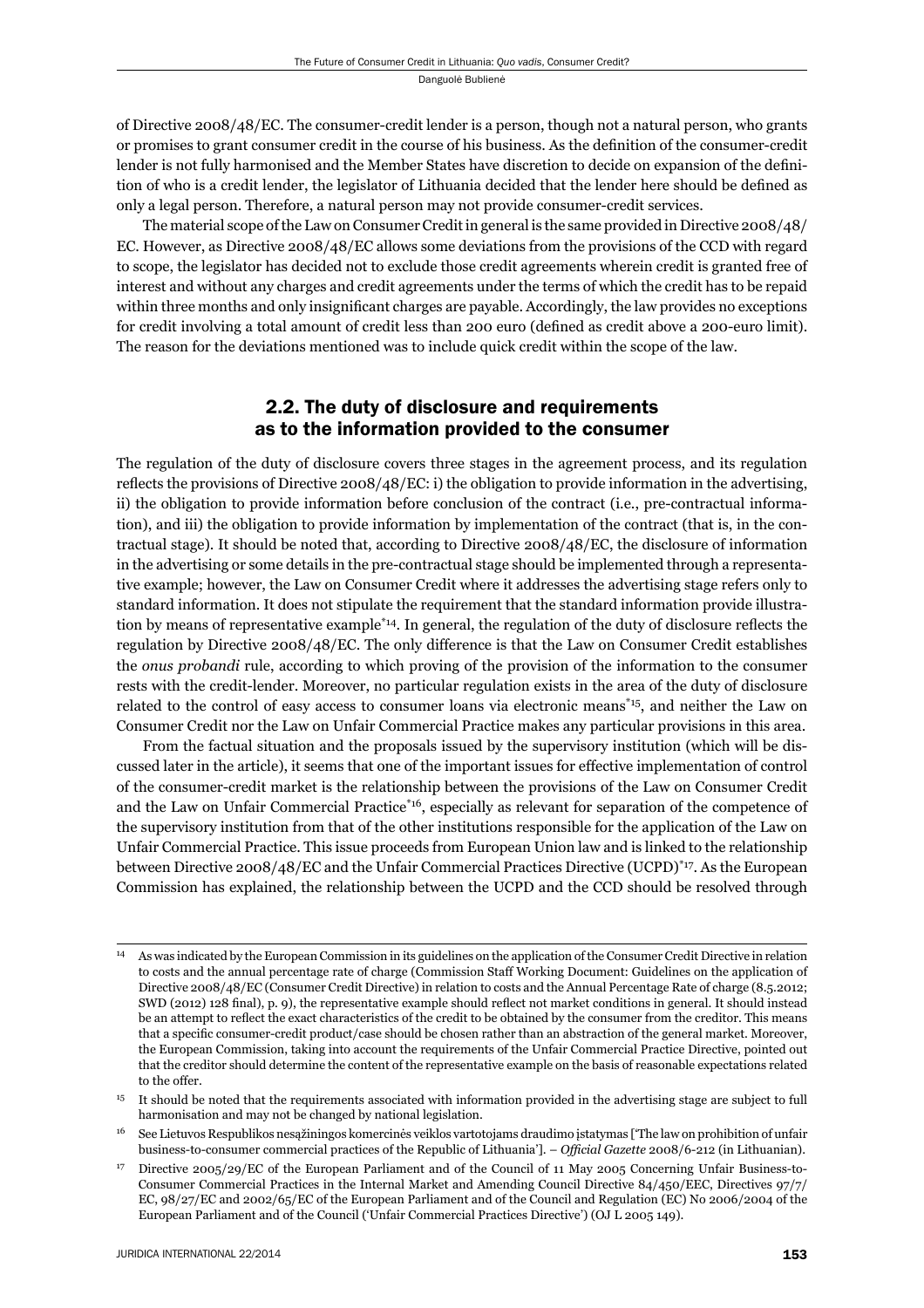the application of the principles of *lex generalis* and *lex specialis\*18*. Although the UCPD, regardless of its full-harmonisation nature, allows Member States to provide specific regulation of financial services, the Lithuanian legislation does not state any specific provisions in the Law on Unfair Commercial Practice with respect to consumer credit. Part 3 of Article 4 of the Law on Consumer Credit indicates that the provisions of the Law on Unfair Commercial Practice related to the advertisement of consumer credit are applied where the rules of the Law on Consumer Credit are not. However, it seems that this rule does not help very much: firstly, as will be addressed below, the supervisory institution has indicated that 'at this time, the supervising of advertising of consumer-credit contracts is limited to checking the criteria of Article 4 (1) of the Law; therefore, it means in practice that this rule is rarely applied: the consumer-credit lenders do not state any credit-related costs in advertisements, and advertising is limited to general resounding phrases'\*19. It should be noted that three institutions have competence related to the control of provision or non-provision of such information to the consumer, these being the supervisory institution (responsible for the control of the requirements under the Law on Consumer Credit), the Competition Council (generally responsible for the control of misleading advertisement according to the Law on Unfair Commercial Practice and the Law on Advertising\*20), and the State Consumer Rights Protection Authority (responsible for the control of unfair commercial practices and of advertising that does not fall within the competence of the Competition Council). It becomes obvious from reviewing the practice of the Competition Council that the last of these institutions has not applied the provisions of the Law on Unfair Commercial Practice to misleading advertising with respect to consumer credit. The same is true of the Consumer Rights Protection Authority\*21. The supervisory institution has applied liability in accordance with the Law on Consumer Credit in only a handful of cases<sup>\*22</sup>. That means that said institution has not effectively applied the penalties related to infringement of the rules on the duty of disclosure in line with the Law on Consumer Credit. Such a situation is very interesting and strange, because the above-mentioned state institutions were, in the cases described by the supervisory institution, able to apply the provisions of the Law on Consumer Credit by imposing sanctions for infringement of the obligation to provide information to the consumer or the provisions of the Law on Unfair Commercial Practice by imposing sanctions for misleading actions or omissions. As has been stated by the European Commission, 'the assessment of this compliance with the CCD and UCPD should be carried out, on a case-by-case basis, by the national authorities of the Member States which are primarily competent for investigating the conduct of individual companies in the light of EU legislation'\*23. It is obvious that it may be hard in practice to separate the competence of three state institutions dealing with the enforcement of the provisions of the two laws. However, all of the problems (or, rather, at least most of them) could be solved via effective co-operation among these state institutions. Therefore, it is likely that the reason for the ineffective control of the consumer-credit market is not a problem with the sufficiency of the legal norms (at least there is no evidence that the legal norms preclude the

<sup>&</sup>lt;sup>18</sup> Guidelines on the Application of Directive 2008/48/EC (Consumer Credit Directive) in Relation to Costs and the Annual Percentage Rate of Charge (see Note 14), pp. 2, 3, 9, 12. The EC states therein that where there is 'a conflict between the provisions of the UCPD and other EU rules, such as the CCD, it follows from the *lex specialis* principle in Article 3(4) of the UCPD that the more specific rules, and in this case the rules included in the CCD, prevail. In the CCD, reference to the relationship between the UCPD and the CCD with regard to the information requirements at the advertising stage is made in Article 4(4) and Recital 18, which confirms the *lex specialis* principle'.

With respect to the areas and/or elements not covered by the CCD, the UCPD applies and completes the framework by filling the gaps. However, according to Article 3(9) of the UCPD, in relation to financial services as defined in Directive 2002/65/EC, and to immovable property, the UCPD establishes minimal harmonisation only. This means that Member States may go beyond the requirements of the UCPD and impose requirements that are more restrictive or prescriptive in the areas and/or with respect to aspects not covered by the CCD.

<sup>19</sup> See Lietuvos Respublikos vartojimo kredito įstatymo pakeitimo ir papildymo įstatymo aiškinamasis raštas ['The explanatory note on the draft of the amendments to the Law on Consumer Credit'] prepared by the supervisory institution, p. 2. Available at http://www.lb.lt/n22037/aiskinamasis\_rastas.pdf (most recently accessed on 30 April, 2014) (in Lithuanian).

Lietuvos Respublikos reklamos istatymas ['Law on Advertising of the Republic of Lithuania']. – *Official Gazette* 2000/64-1937 and 2013/57-2854 (in Lithuanian).

<sup>21</sup> At least it is not very clear whether the sanctions have applied to lenders of consumer credit, because the decisions of the State Consumer Rights Protection Authority have neither given a description of the infringement nor indicated the business's area of activity. The decisions are available at http://www.vvtat.lt/index.php?2127023073 (in Lithuanian).

<sup>22</sup> Information about some example cases wherein the supervisory institutions have applied the sanctions are available at http:// www.lb.lt/uz\_netinkama\_reklama\_75\_tukst\_lt\_bauda\_ukio\_banko\_lizingui\_1 (most recently accessed on 30 April, 2014) and http://www.lb.lt/uz\_teises\_aktu\_pazeidimus\_vienam\_vartojimo\_kredito\_davejui\_bauda\_du\_ispeti\_1 (most recently accessed on 30 April, 2014) (all in Lithuanian).

<sup>23</sup> *Ibid*.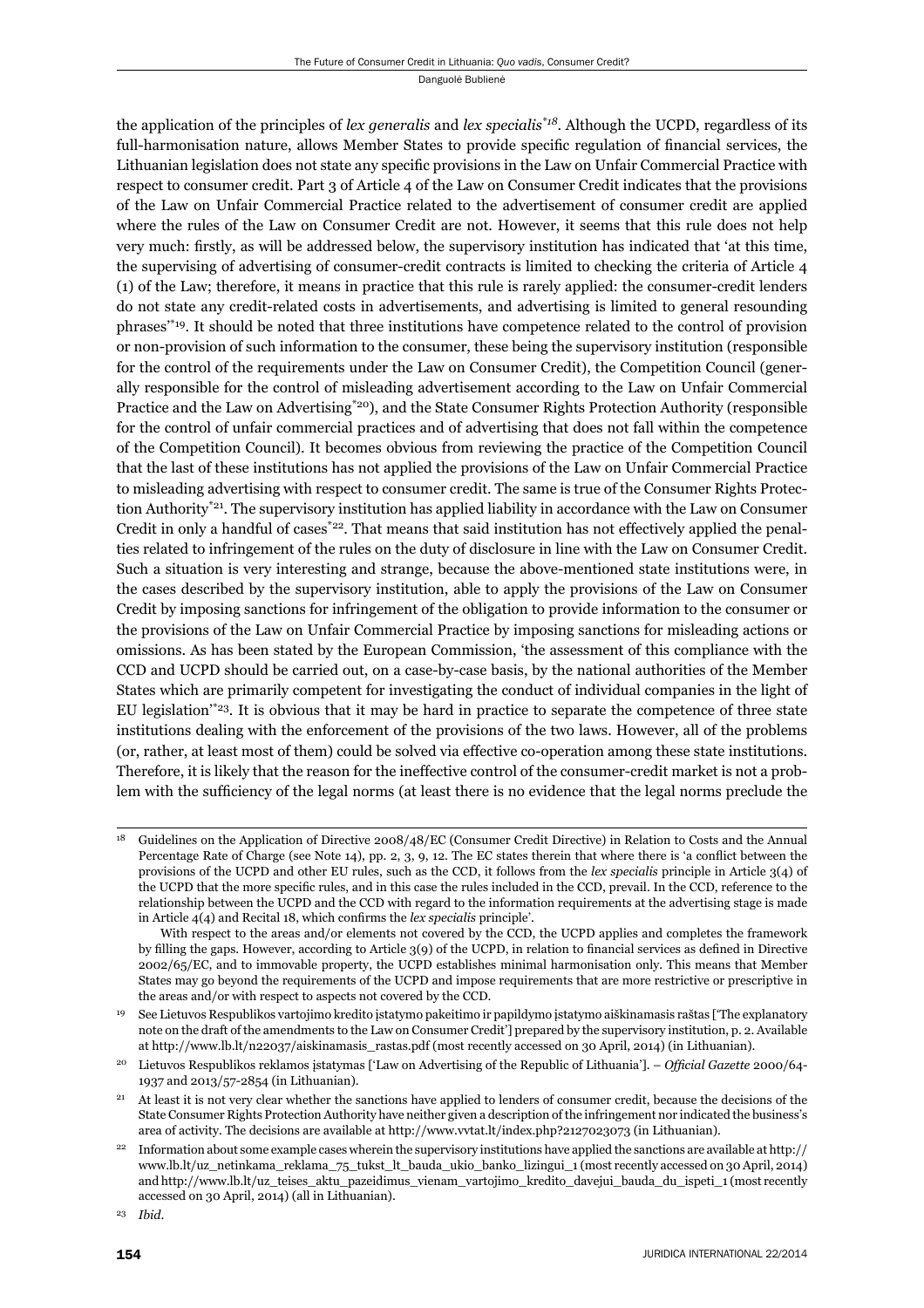state institutions' application of the laws mentioned) but the inefficient co-ordination of activities among the individual institutions responsible for control of the implementation of the Law on Consumer Credit and the Law on Unfair Commercial Practice. Undoubtedly, the effective application of the latter law could prevent unfair practices in the consumer-credit market and could be one of the measures used to control the ease of access to non-secured consumer loans, including via electronic means.

### 2.3. Regulation of the consumer-credit contract

As has been mentioned above, the Law on Consumer Credit regulates the particulars of the consumer-credit contract and, in its manner of doing so, generally reflects the provisions of Directive 2008/48/EC. There are, however, several elements added in the Lithuanian legislation.

Firstly, the Law on Consumer Credit (in its Article 10) sets in place some provisions related to consumercredit contracts concluded by distance means (it should be noted that these provisions are additional to the national regulation stipulated in the Law on Consumer Protection<sup>\*24</sup> with respect to the distance marketing of consumer financial services, which reflected the regulation in the EU directive on distance marketing of consumer financial services<sup> $*25$ </sup>). The law refers to two conditions for the conclusion of a consumer contract by distance means: firstly, the law specifies the obligation of the consumer-credit lender to ensure that the consumer wants to conclude the contract by distance means; secondly, the contract shall be concluded only if the lender has ascertained the identity of the consumer. This provision of the law should be one of the measures used to prevent easy access to consumer credit and to preclude incautious decisions by consumers as to whether or not to enter into a credit agreement. However, it is not clear how this legal norm functions in practice and whether the consumer-credit lenders follow the associated requirements of the law in the process of conclusion of their consumer-credit contracts. It seems, when one considers the discussion that has appeared from time to time in the media about persons whose names were used by others taking out consumer credit, that this obligation is not fulfilled in the correct manner. As can be concluded from the publicly available information, the supervisory institution has not punished any of the consumer lenders for such practices.

Secondly, additionally to the provisions of Directive 2008/48/EC, Lithuanian regulation establishes certain contractual remedies for application if the obligation to provide information to the consumer is breached by the consumer-credit lender; i.e., if the lender provides misleading or inaccurate information and this information formed the basis for the decision taken by the consumer, the consumer has the right i) to withdraw from the contract after 30 days' notice or ii) to repay the credit in accordance with the conditions of the contract but without paying interest and any other fees. That is, the consumer has an obligation to pay only the principal of the loan, not any other amounts. The current content of the norm corresponds in essence with the regulation set forth in Article 6.888 of the Civil Code as it existed until the transposition of Directive 2008/48/EC. However, despite the fact that the above-mentioned norms have existed for almost 13 years now, there is no court practice of the interpretation of this regulation. Therefore, the practical effectiveness of the regulation is highly doubtful. One could conclude that consumers have not relied on this regulation and have not attempted to protect their rights on the basis of it. The rule mentioned appears at first glance to be very similar to the regulation of the consumer's right to withdraw from the consumer-credit contract as specified by Directive  $2008/48/EC$ . However, thorough analysis shows that the regulation is of a different nature, especially in its consequences for the consumer-credit lender. Firstly, the consumer's right to withdraw from the consumer-credit agreement is not bounded by any particular amount of time. The fact of the provision of incorrect information to the consumer may be revealed at any time, whereupon the consumer may exercise his right to withdraw. Secondly, the right of withdrawal is related to reasons indicated by the law; that is, the grounds for exercise of the right of withdrawal consist of breach of the obligation of the consumer-credit lender to provide information to the consumer. Thirdly, the regulation of the right of withdrawal means the imposition of sanctions of some kind on the consumer-credit lender because

<sup>24</sup> Lietuvos Respublikos vartotojų apsaugos įstatymas ['Law on Consumer Rights Protection of the Republic of Lithuania']. – *Offi cial Gazette* 1994/94-1833, 2000/85-2581, and 2007/12-488) (in Lithuanian).

<sup>25</sup> Directive 2002/65/EC of the European Parliament and of the Council of 23 September 2002 Concerning the Distance Marketing of Consumer Financial Services and Amending Council Directive 90/619/EEC and Directives 97/7/EC and 98/27/ EC ('Distance Marketing of Financial Services Directive') (OJ L 2002 271).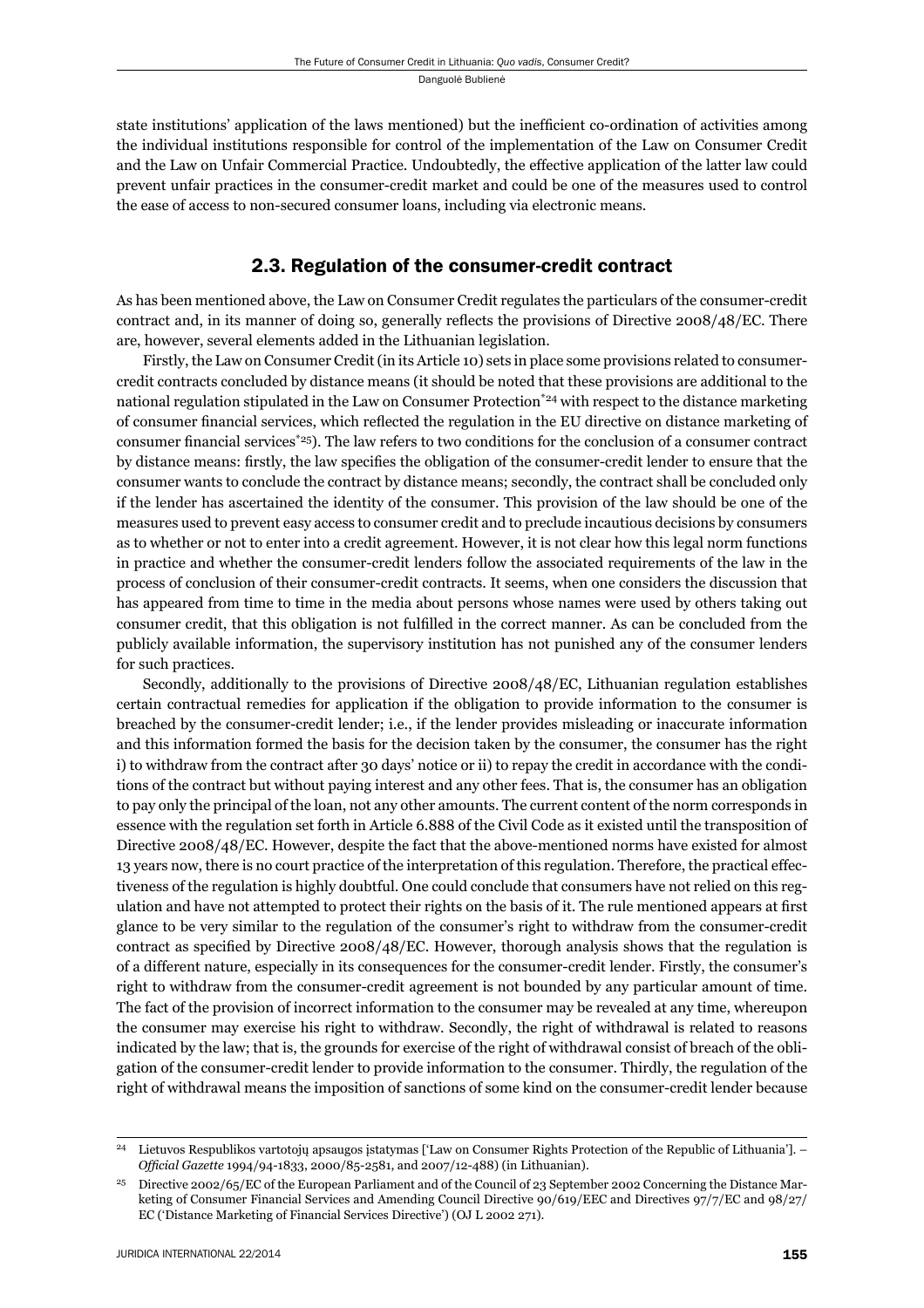the consumer has the right to pay only the principal and not pay any other fees. Moreover, the consumer is obliged to pay the amount of the principal only in parts, as provided for by the contract (according to the schedule referred to therein). However, it is not clear whether these consequences are to be applied only after withdrawal from the contract or whether they influence payments made before the withdrawal as well. The analysis provided above shows that the regulation pertains to the right of the consumer to terminate the contract; however, the regulation is not very consistent, because this right is associated not with breach of obligations under the contract but with the obligations that existed in the pre-contractual stage. Moreover, this regulation is not co-ordinated with the regulation of control of unfair terms: where there exist circumstances in which misleading information was provided to the consumer, it suffices to conclude that unfair terms existed in the contract and the contract is null and void, with there being no necessity of terminating the contract explicitly.

Thirdly, the law establishes a maximum rate of interest on default, which shall not be higher than 0.05% for each day of default. Moreover, the law states the imperative norm that any other interest or fees for default shall not be paid by the consumer in the event of non-fulfilment of obligations under the consumer-credit contract. Therefore, in this case, the law restricts the liability of the consumer in what corresponds with the general principle of civil liability set forth in Part 1 of Article 6.251 of the Civil Code. Moreover, according to Part 2 of Article 6.73 of the Civil Code, the court has discretion to reduce the interest on default $*26$ , though the amounts of interest already paid on default cannot be reduced.

Fourthly, the law gives an exhaustive list of conditions in which the lender is able to terminate the contract. These conditions must all exist in order for termination to apply. The lender is able to terminate a consumer-credit contract only if i) the consumer has been informed about the payment related to default, ii) payment is delayed by more than one month and in the amount of not less than 10% of the total amount of the credit or delayed for longer than three consecutively months, and iii) the relevant payment has not been made within two weeks from additional notification to the debtor.

Fifthly, the law establishes a prohibition of a lender of consumer credit accepting bills of exchange, cheques, and debt instruments as payment. In the event of breach of this prohibition, the lender shall indemnify the debtor from all damages related to further use of such means. However, the consumer-credit lender is allowed to accept bills of exchange, cheques, and debt instruments as the means for security of the fulfilment of the obligation.

A sixth element has to do with one of the most important aspects of regulation of the consumer contract, related to regulation of consumer-credit prices and the maximum limit for the annual percentage rate. Firstly, the law specifies a set of principles applicable to the total cost of the credit to the consumer. According to the law, the total cost of the credit for the consumer has to be reasonable, justified, and in line with the fair dealing principle, and it must not infringe the balance between the interests of the consumer-credit lender and the consumer. Secondly, the law establishes the presumption that the total cost of the credit to the consumer does not correspond with the above-mentioned principles if the APR at the time of conclusion of the contract exceeds 200%. That means that the law regulates limits to the APR (via a cap on the APR). Setting of a maximum APR usually is used as a measure under anti-usury legislation<sup>\*27</sup>. It should be noted that many countries in the European Union have regulations according to which the price associated with a consumer-credit contract is restricted by one or another method\*28. Several issues could be mentioned in this connection with respect to Lithuanian regulation. Firstly, it is not clear enough what consequences are to be applied if the mentioned requirements of the law are infringed. It is clear that the law provides for only one consequence—with the presumption of the unfairness of the consumer price if the conditions of the law are not met. However, it should be noted that the control of unfair terms is not applied to the main terms of the agreement, with the exception of application of the transparency test (i.e., Lithuanian regulations

<sup>&</sup>lt;sup>26</sup> Part 2 of Article 6.73 provides: 'The amount of penalty stipulated may be reduced by the court when it is manifestly excessive, or if the creditor has already benefited from partial performance of the obligation, though the sum may not be reduced below the damages payable for the failure to perform the obligation or for defective performance thereof. No reduction of the penalty paid shall be allowed.' Moreover, it should be taken into account that the penalty clause is not allowed under Lithuanian law.

<sup>27</sup> A correct credit interest and usury rate for consumers: Harmonisation of cost elements of the annual percentage rate of charge, APR, pp. 28−31. Available at http://www.iaclaw.org//APR\_Interestrates\_Europe\_iff\_1.pdf (most recently accessed on 30 April, 2014).

<sup>28</sup> Study on Interest Rate Restrictions in the EU, Final Report, Project No ETD/2009/IM/H3/87. Available at http://ec.europa. eu/internal\_market/finservices-retail/docs/credit/irr\_report\_en.pdf (most recently accessed on 30 April,2014).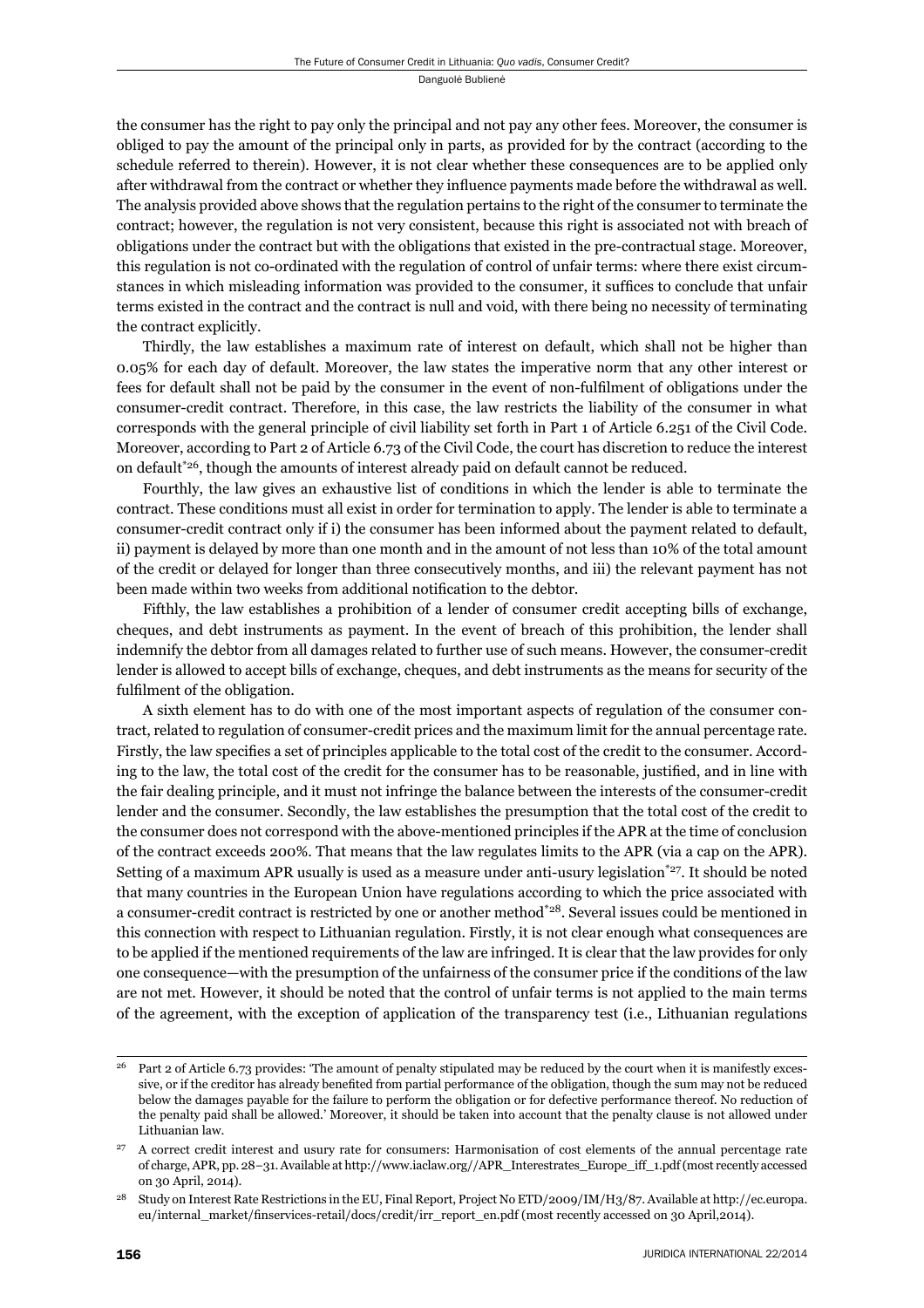establish the principle set forth in the Unfair Terms Directive). Therefore, there is not any basis in the general rules of the Civil Code for control of the main terms of the agreement or for declaring them unfair. That means that the regulation setting an APR cap is not co-ordinated with the Civil Code's provisions and is not complete. Secondly, it is not clear what state body would have the competence to indicate whether a contract term is fair or not and what price is fair in any given situation. Presumably, the courts would have competence to decide on this matter. However, in this case, one could debate what legal grounds exist for the court to interfere in the private (contractual) relationships and to decide on the contract price in particular, taking into account the principle that the court is able to intervene in the contractual relationship only in the cases specified by the law. However, such particulars are not described by the Civil Code. One might consider whether Article 6.228 could be applied in this situation<sup>\*29</sup> or whether general grounds for nullity of the transactions could be applied—e.g., declaring the contract null and void because it is counter to public order and good morals. The regulation of APR limits could lead to very different consequences under the above-mentioned articles of the Civil Code; therefore, it is not clear what kinds of consequences were intended upon the legislator's inclusion of the mentioned provision in the Law on Consumer Credit. Moreover, as has been mentioned above, there is a lack of court practice addressing this matter and it is difficult to predict how the law might be applied and interpreted by the court.

As has already been mentioned, besides special provisions of the Law on Consumer Credit, general provisions of the Civil Code regulating contract law and, in particular, the legal norms regulating the control of unfair terms are applied to consumer-credit contracts. Obviously, aggressive advertising practices should in practice be deemed to lead to the use of unfair contract terms. Accordingly, there should be a presumption of a need to apply the rules on unfair terms; however, again, there is practically no associated case law. In one of the most recent court decisions—the decision of 3 January 2014<sup>\*30</sup> in which the Supreme Court dealt with the terms of a contract with regard to the fairness of contractual interest—the court, stating that the applicant did not challenge the interest rate and contested only the contract term dealing with determination of interest, addressed the fairness of the contract solely in this respect. It should be noted that the court did not take into consideration the principle that it itself had developed in line with the practice of the European Court of Justice (ECJ) according to which the court must *ex offi cio* determine the matter of unfair terms of consumer contracts\*31. For the following reasons, the court did not declare the relevant term of the contract unfair: Firstly, in the court's opinion, the clause in question could not have been a surprise clause, in view of its content, wording, and method of expression (its content was expressed not only in the standard terms but also in the part of the contract discussed case-specifically, which covered the following: the yearly interest rate on the amount of the credit, the total amount of the credit, and the payment schedule (which reflected the monthly amount of credit to be repaid and the interest rate for the amount of credit granted); the method of calculation was indicated unambiguously, in clear verbal expression, and the method of payment was specified in a prominent place). Secondly, the court took into account

It seems that a similar principle is applied in Estonia, through Article 86 of the General Part of the Civil Code Act. For a detailed explanation, please see the work of Karin Sein. Protection of consumers in consumer-credit contracts: Expectation and reality in Estonia. – *Juridica International* 2013(XX).

Article 6.228 of the Civil Code states the following: Article 6.228. Gross disparity of parties

<sup>1.</sup> A party may refuse from the contract or a separate condition thereof if at the time of the conclusion of the contract, the contract or its condition unjustifiably gives the other party excessive advantage. In such cases, among other circumstances, regard must also be paid to the fact that one party has taken unfair advantage of the other's dependent position, or of the other party's economic difficulties, [or] urgent needs, or of the latter's economic weakness, lack of information or experience, [or] inadvertence or inexperience in negotiations; regard shall also be taken of the nature and purpose of the contract.

<sup>2.</sup> Upon the request of the party entitled to claim for invalidity of a contract or a separate condition thereof on the grounds established in the preceding Paragraph of this Article, a court may revise the contract or its condition and adapt them respectively in order to make the contract or its separate condition meet the requirements of fairness and reasonable standards of fair dealing practices.

<sup>3.</sup> The court may modify the contract or separate conditions thereof also on the request of the party who has received a notice of the refusal from the contract if this party upon receiving the notice has immediately informed the other party about his request into the court, and the latter still has not refused from the contract.

<sup>30</sup> Lietuvos Aukščiausiojo Teismo Civilinių bylų skyriaus 2014 m. sausio 3 d. nutartis civilinėje byloje Nr. 3K-3-114/2014 *BIG-BANK AS v. A.P.R*. ['Decision of the Supreme Court of 3 January 2014 in civil case 3K-3-114/2014, *BIGBANK AS v. A.P.R*.'] (in Lithuanian).

<sup>31</sup> Joined Cases C-240/98 and C-244/98, *Oceano Grupo Editorial SA v. Rocio Murciano Quintero* and *Salvat Editore SA v. Jose M. Sanchez Alcon Prades et al.*, 27 June 2000 [2000] ECR I-4941 and other cases of the ECJ.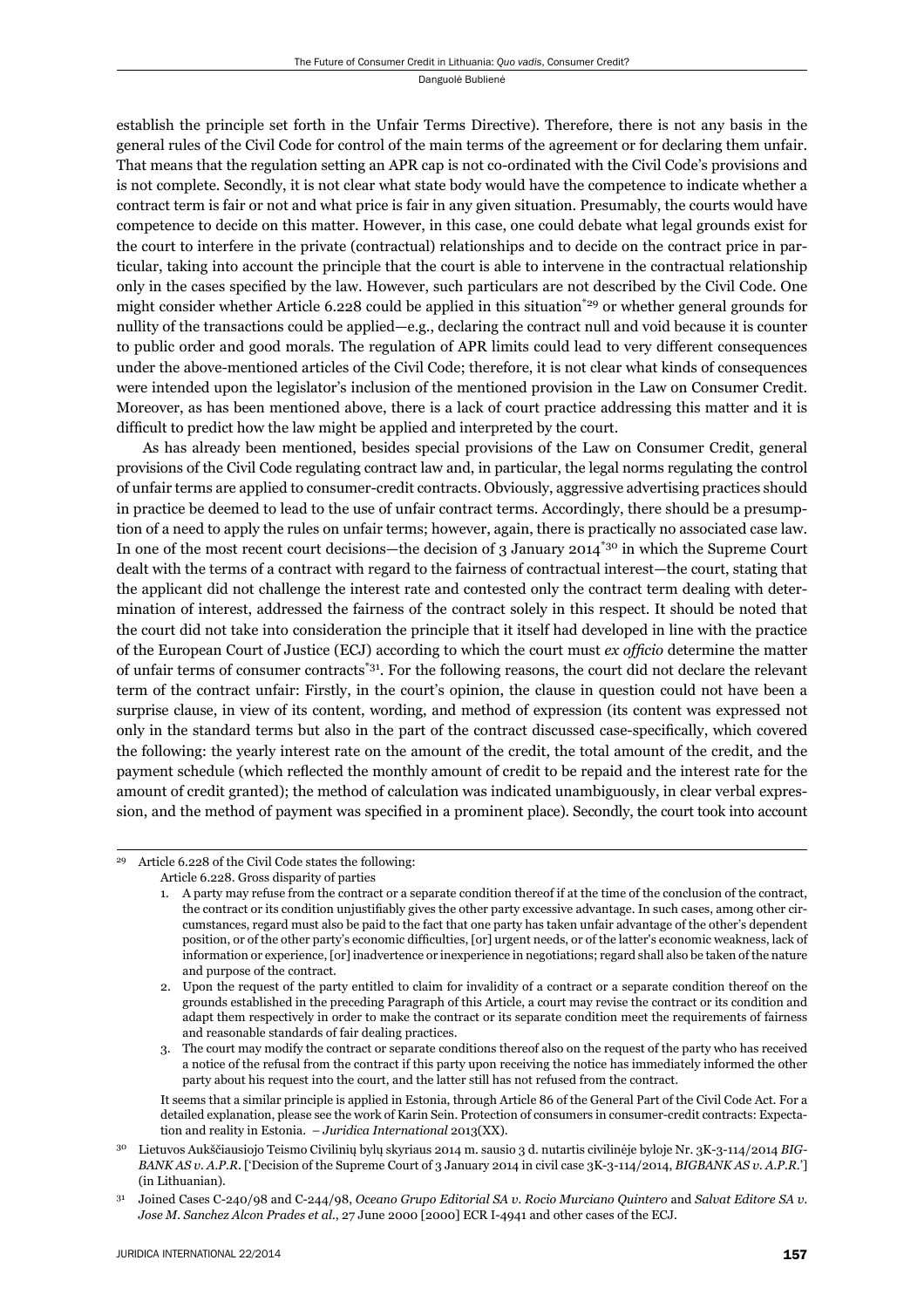the specific personal characteristics of the debtor, including the fact that the person had a higher education and, therefore, could be deemed legally educated and aware that, in consideration of the opportunity to get a loan rapidly, a higher interest rate is charged\*32.

## 2.4. The lender's obligation to evaluate the creditworthiness of the consumer

The Law on Consumer Credit establishes the obligation of the consumer-credit lender to evaluate the creditworthiness of the consumer. The law does not indicate any particular rules for individual types of consumer credit—for example, credit by text message (SMS credit) or quick credit. Although the principle of responsible lending is stated in the law, the content of that principle is not described there. However, the content is elaborated upon in the Principles. Accordingly, each lender has an obligation to adopt the rules on the evaluation of the consumer's creditworthiness. Each lender of credit has an obligation to collect information (documents) proving its fulfilment of the obligation to evaluate consumer creditworthiness. The *onus probandi* lies with the lender for proving that it follows the requirements of the law.

The Consumer Credit Law regulates the consequences in the event that the credit-lender does not properly evaluate the creditworthiness of the consumer. In that case, the interest rate applied for late payment and any charges payable for default do not apply if the delay in payment arises from circumstances that were not properly evaluated. In the manner that this article examines below, the supervisory institution has suggested harsher consequences of the credit-lender breaching the obligation to evaluate the creditworthiness of the consumer properly.

As has been mentioned above, the principle of responsible lending has been elaborated upon by the supervisory institution. Under the Principles, responsible lending is understood as a lending activity of the lender during which consumer credit is granted in observance of certain provisions that create preconditions for the proper assessment of the consumer-credit borrower's creditworthiness and precluding the consumer's possible assumption of the burden of excessive financial obligations. Therefore, though the principle of responsible lending might be treated very broadly even at the level of the business culture, the content of this principle under Lithuanian legislation is reasonably specific. The content of the principle of responsible lending as set forth in the Principles has four aspects, which are now described in summary.

Firstly, the Principles specify an obligation of the lender to assess the creditworthiness of the consumer. The lender has to make this assessment on the basis of sufficient information. The lender must examine all material factors objectively expected to be relevant, in consideration of the information provided by the consumer and available to the lender that might affect the consumer's creditworthiness—in particular, the sustainability of the consumer's income, the credit history of the consumer, and potential changes (growth or reduction) in income. Accordingly, the Law on Consumer Credit and the Principles establish the obligation of the consumer to provide information to the lender. The lender is not responsible for consequences of a consumer's provision of misleading or inappropriate information; under the Law on Consumer Credit and the Principles, the lender is obliged to check all information from the data sources available to it in observance of the requirements of the law, including the requirements of data protection. It should be noted that there is no official register of debtors or debts in Lithuania. Only private persons have managed such registers, which are negative registers. In addition to the general regulation in the area of data protection, there are no special rules on the collection of data about consumer credit, debts, or debtors in the Law on Consumer credit or in the Principles.

Secondly, the lending shall be based on the debt-to-income principle. In its evaluation of the consumer's income, the lender should take into account the income of the consumer's entire household, including current and future income. The core element for evaluation is sustainable income, which is described as the income of the consumer that can be reasonably expected throughout the time for which the consumer credit is granted.

Thirdly, the Principles refer to the debt–to-income ratio. Upon conclusion of the contract, the consumer's average instalment for repayment of the principal and payment of interest, which is calculated by division of the sum of all repayments of the principal amount and of interest by the number of instances of payment during the credit period, shall not exceed 40% of the sustainable income of the consumer. This

Case 3K-3-114/2014 *BIGBANK AS v. A.P.R.* (see Note 30).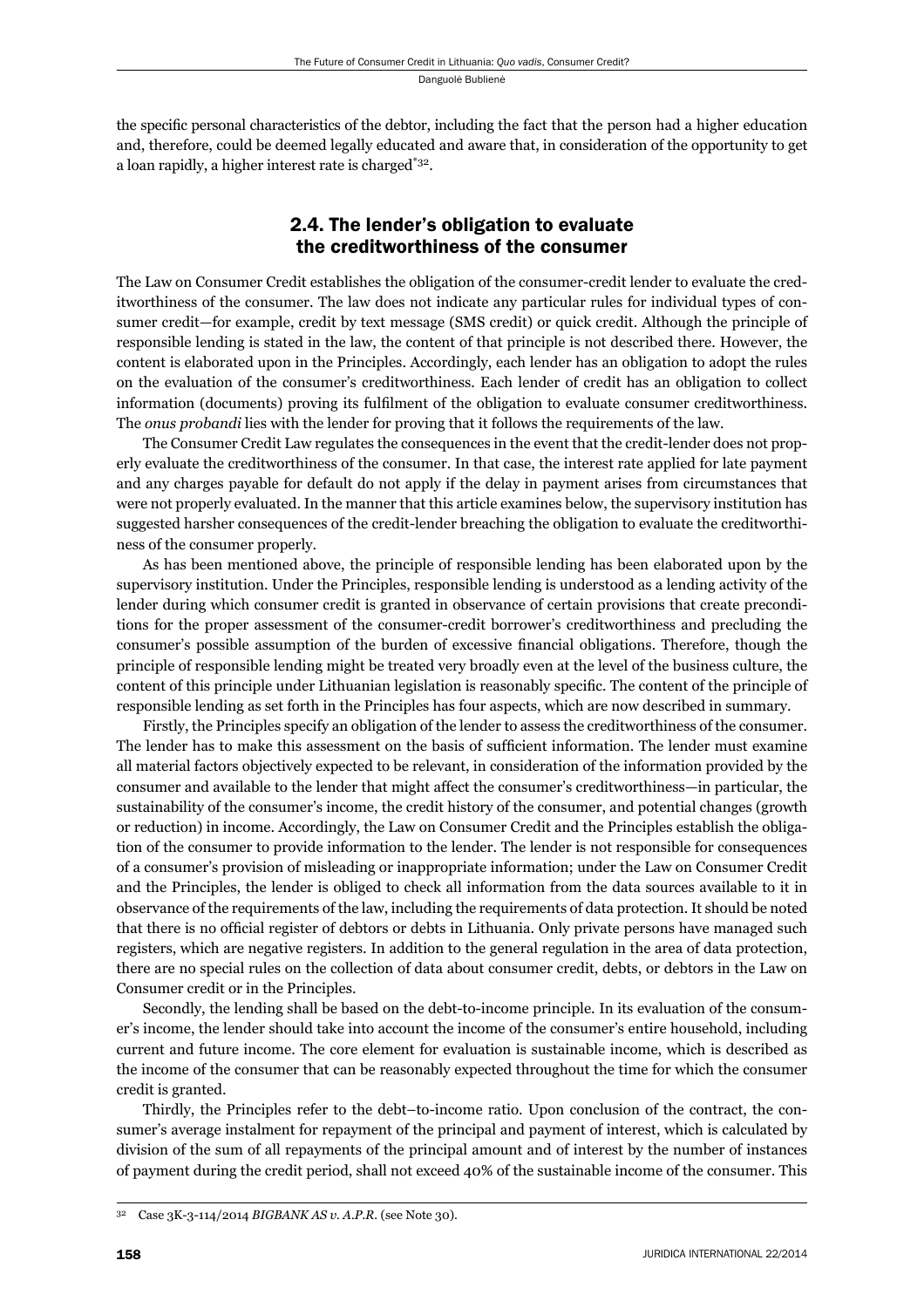ratio covers all obligations to financial institutions. As has been mentioned above, this ratio has been much criticised by credit-lenders.

Next, the creditworthiness of the consumer should not be assessed in only an abstract way. The aim of the assessment is to judge the ability of the consumer to assume the specific financial responsibility that, jointly with other financial responsibilities, the consumer would be able to fulfil. Therefore, the lender shall assess to some extent whether the financial product in question in any given case corresponds to the consumer's needs and interests.

The Principles, though the law itself does not, state accordingly that promotion of irresponsible lending is forbidden.

When one considers the definition of responsible lending provided and the key foundations specified for 'responsible lending', one can conclude that, in the Lithuanian regulatory environment, responsible lending encompasses provision of advice rather than provision only of information and/or explanations to the consumer. As the European Commission stated in the Public Consultation on Responsible Lending and Borrowing in the European Union\*33, providing advice is distinct from providing information. The purpose of the provision of information is to describe the product, whereas the purpose behind providing of advice is to give a recommendation to the consumer in account of the particular circumstances of the consumer. Obviously, the Principles empower the credit-lender to assess the situation of the relevant consumer, considering not only information related to him but objective factors such as economic matters as well. Moreover, a negative result of the assessment leads to the lender's obligation not to grant credit to the consumer. That means that the lender to some extent takes responsibility for the decision of the consumer. However, it is not clear how the Principles can work in practice, because the lender of consumer credit cannot, in principle, be an objective adviser, since that company is very much interested in the provision of service. At present, it is difficult to judge what kinds of consequences would be applied in court practice if, despite a negative assessment, a lender takes into account the consumer's wishes by granting the credit and the consumer, because of insolvency, proves unable to repay that credit, especially in addition to the consequences discussed later in this article.

## 2.5. Regulation of the activity of lenders

The Consumer Credit Law established some requirements for activity of lenders of credit and credit intermediaries. These persons are allowed to provide consumer-credit services only after inclusion on an official list. Two separate such lists exist in Lithuania—one of credit-lenders and the other of intermediaries. The supervisory institution is responsible for the management of these lists and has the obligation to delete persons from the lists if the circumstances described below exist. However, it should be noted that the conditions for inclusion on a list are not strict and are rather more general than very specific in relation to  $ex$ *ante* control of the activity of the lender or intermediary. A legal person wanting to be included on the list shall submit to the supervisory institution the relevant request, information about public registers in which the supervisory institution will be able to check information about that legal person, the rules to be used for evaluation of the creditworthiness of consumer-credit borrowers, the rules to be used in the examination of complaints from consumer-credit borrowers, and information about the databases wherein the creditworthiness of consumers will be checked, along with the list of consumer-credit intermediaries to be used, if the consumer-credit lender intends to use the services of any.

Persons can be deleted from the list only if it later becomes clear that the person has provided inaccurate data or has not provided the information required by law. In summary, the regulation of credit-lenders' activities does not seem to create much added value for control of the credit market.

There is no specific legislation in the area of debt collection. Therefore, it remains for the agreement between the lender and the collection company to determine how much the services should cost and what conditions for the provision of the services should be applied. Accordingly, it is up to the consumer-credit lender to decide whether he is willing to pay the costs related to debt collection.

<sup>33</sup> Public consultation on responsible lending and borrowing in the European Union (2009), available at http://ec.europa.eu/ internal\_market/finservices-retail/credit/responsible\_lending\_en.htm (most recently accessed on 30 April,2014).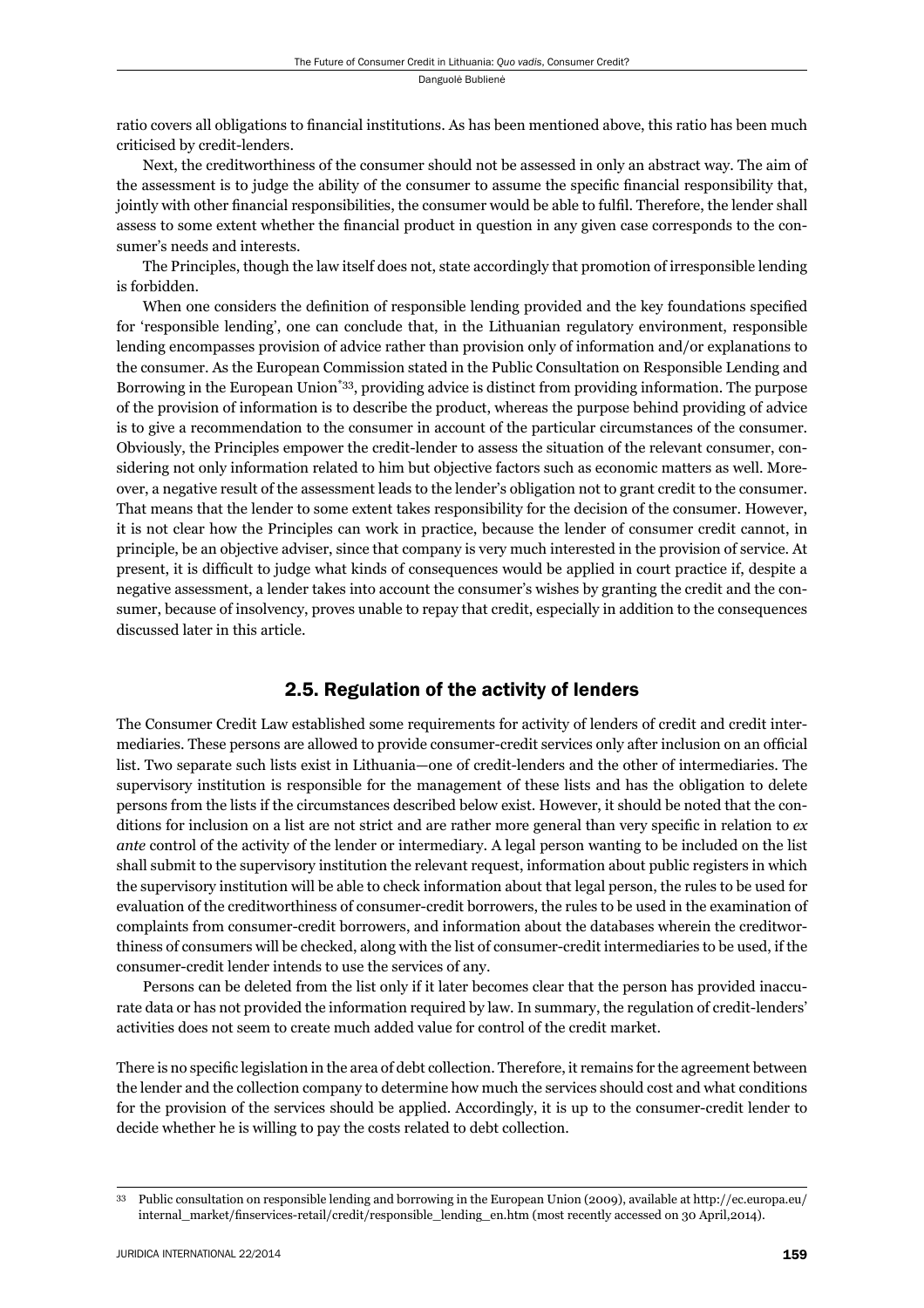#### 2.6. The state institutions responsible for the consumer-credit market and their responsibility

In general, three state institutions can be distinguished as responsible for management (that is, supervision) of the consumer-credit market: i) the supervisory institution; ii) the Consumer Rights Protection Authority, and iii) the Competition Council.

The supervisory institution shall monitor the entire financial sector and, as has been noted above, has since 2012 been responsible for consumer protection in the consumer-credit market. This institution is responsible for the control of the implementation of the requirements of the Law on Consumer Credit. Moreover, according to Lithuania's laws, the supervisory institution implements also the functions related to the alternative dispute-resolution mechanism. The main regulations for the alternative resolution procedure are established by a separate law regulating the activities of the Bank of Lithuania. Therefore, the Law on Consumer Credit does not specify detailed rules for the alternative dispute-resolution procedure; it only provides reference to the procedure regulated by the Law on the Bank of Lithuania. In summary, the following functions of the supervisory institution can be distinguished with regard to the consumer-credit market: i) supervision (management) of the entire financial market, ii) the control of the requirements of the Law on Consumer Credit; iii) the regulatory function, iv) the application of the penalties addressed in the Law on Consumer Credit, and v) the function of the body for the alternative dispute-resolution scheme.

The responsibility of the Consumer Rights Protection Authority is focused on the protection of consumer interests. This responsibility encompasses both the general function of co-ordination of the consumer-protection policy (along with the activity of the institutions active in the field of consumer protection) and particular functions related to some specific aspects of consumer protection. Two of the latter functions are relevant to the control of the consumer-credit market—namely, the Consumer Rights Protection Authority's competence to control unfair terms and the competence to control unfair commercial practices and the advertising used. The latter competence is shared between the Consumer Rights Protection Authority and the Competition Council.

The Competition Council is responsible for controlling misleading advertising in accordance with the Law on Unfair Commercial Practice and the Law on Advertising.

One could conclude that the responsibility in the area of finance and credit matters has been divided among several institutions; however, the main role is assigned to the Bank of Lithuania. Moreover, it is more than clear that smooth co-operation among the three institutions is the main prerequisite for effective control of the consumer-credit market. However, as this article makes explicit, it is obvious that this co-operation is not ensured in Lithuania.

#### 2.7. Regulation of the responsibility for handling infringement of the provisions of the law

The Consumer Credit Law specifies the economic sanctions (public-law sanctions) for the breach of requirements of the law (which regulates penalisation procedure). According to the law, the following sanctions can be imposed: i) warning for minor infringements of the law, ii) a penalty of 1,000 to 30,000 litai (~290 to ~8,700 euros), or iii) a penalty for repeated infringement within the span of one year—up to 120,000 litai (~34,800 euros). However, the law does not state criteria for the application of the sanctions. It employs only very general language, stating that 'for the infringements of the provisions of this law the penalty is applied'. Therefore, the supervisory institution has the discretion to decide what sanctions shall be applied for particular infringements of the law. Moreover, as the law has not described the particular disposition of the infringement, sanctions could be applied for various types of breach of the law on Consumer Credit—for infringement of the duty to disclose, the obligation to assess the consumer's creditworthiness, etc.

#### 2.8. Enforcement related to consumer credit

The supervisory institution has indicated, in its 2012 and 2013 overviews of the consumer-credit market, discussed earlier in the article, that the most popular means of security for the consumer obligation is the bill of exchange. That means if the consumer has not repaid the debt, a simplified procedure is applied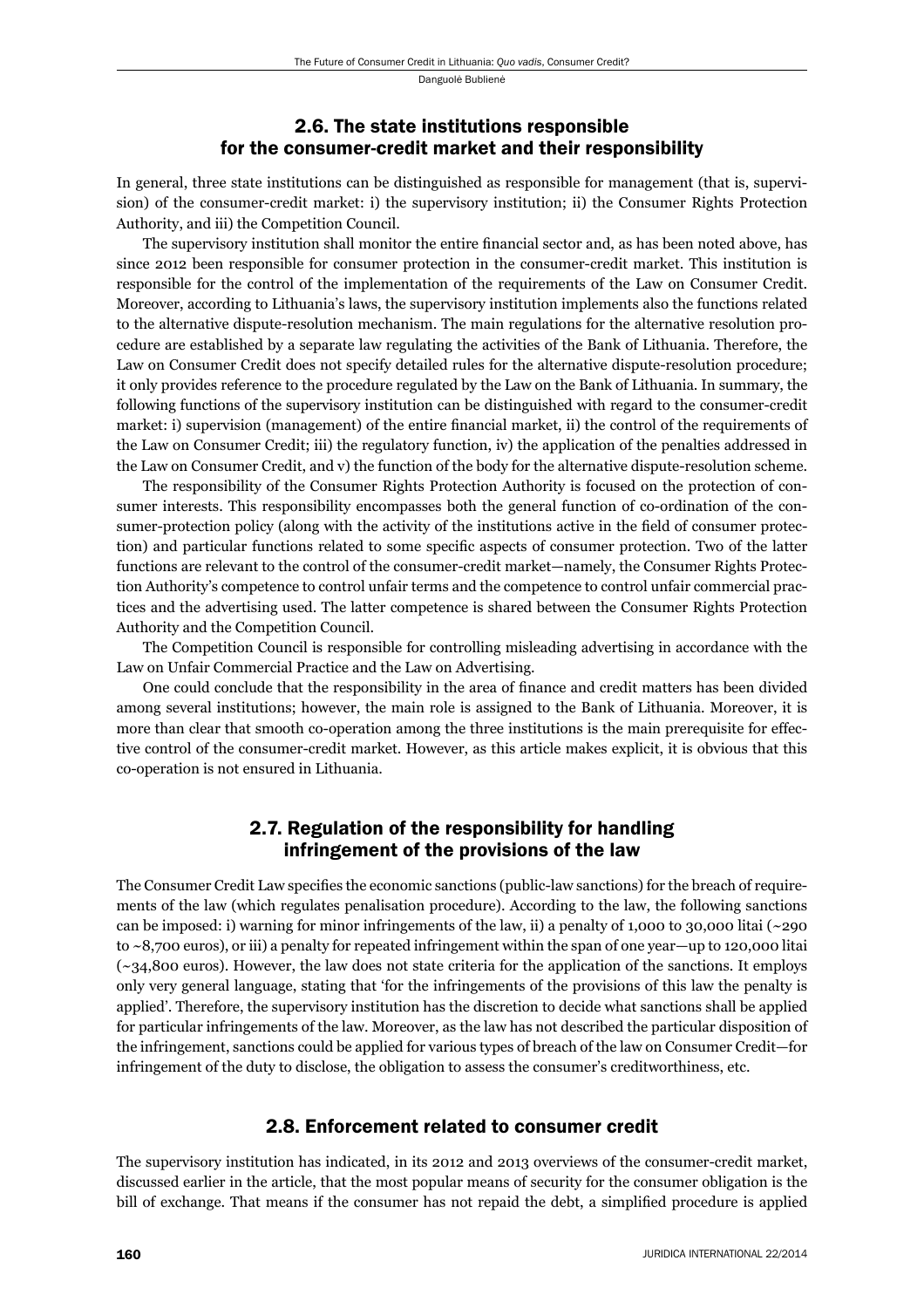for the enforcement of the debt (the consumer-credit lender is able to refer the matter to a notary and the notary's deed is the enforceable document that can be presented to a bailiff for the enforcement procedure). Therefore, the courts are not involved in this simplified procedure. In this case, the consumer does not have a practical opportunity to contest the debt.

It should be noted that the possibility has existed in Lithuania to apply simplified procedures in court for the enforcement of the debt (the procedure for issuing of a court order and the documentary proceedings). The same procedure can be used in the case of enforcement of the debt arising from a consumer-credit agreement. However, there are no publicly available statistics on how many disputes related to consumer credit have been resolved via the simplified procedure\*34.

# 3. The future of the regulation of consumer credit in Lithuania: Quo vadis, consumer credit?

The supervisory institution, relying on the analyses mentioned in the introduction to this article, has determined that the reasons for growth in consumer indebtedness are i) insufficient evaluation of consumer creditworthiness, ii) aggressive and misleading advertisements, and iii) non-responsible lending (lack of consumer education). Therefore, it has proposed certain measures for improvement of the situation: firstly, regulatory measures (which will be described below) and, secondly, educational measures—i.e., further development of the consumer-education system in the field of consumer credit. However, the supervisory institution has not suggested any particular measures related to education of consumers that could address the situation in the consumer-credit market today.

In October 2013, the supervisory institution submitted a draft to the Ministry of Finance for amendments to the Law on Consumer Credit<sup>\*35</sup> (hereinafter 'the Draft Law'). The essence of the proposed amendments is described below.

Firstly, the supervisory institution has proposed tightening the regulation of the control of advertisement of consumer credit. As the quote above shows, the supervisory institution stressed in the explanatory note to the Draft Law\*36 that consumer-credit lenders have not indicated the expenses related to their consumer credit in the advertisements of that credit and have usually used only resonant rhetoric. The Draft Law stipulates several amendments addressing this situation: i) there is an added requirement that the information be provided in a representative example (actually, this amendment involves correct transposition of the CCD); ii) the right to flesh out the requirements for advertisements of consumer credit is assigned to the supervisory institution; and iii) the supervisory institution is given the right to forbid misleading, ambiguous, and wrong advertising and, if necessary, the right to oblige the lender to deny of the credit advertised. However, it is very doubtful whether this additional regulation can achieve its aim, because, as noted above, the current issue is related rather more to inefficiency in the activity of the state institutions than to inefficiency of the legal norm.

Secondly, the supervisory institution has suggested shifting from 'soft regulation' to mandatory evaluation and has proposed inclusion of an obligation for the consumer-credit lender to check the consumer's creditworthiness against databases (e.g., the social security database, SODRA) or other sources. The supervisory institution has indicated that current regulations allow lenders to rely on the information provided by the consumer—that is, information not supported by any evidence. The supervisory institution has suggested stricter consequences for breaching the above-mentioned obligation of the credit-lender: if the lender does not properly evaluate the creditworthiness of the consumer and if the circumstances that were not properly evaluated cause late payment, not only the interest on late payment and any charges payable for default shall not apply; neither shall the contractual interest charges apply. In that case, the consumer-credit lender would be allowed to require only that the consumer repay the principal sum of the

<sup>36</sup> *Ibid*., p. 2.

<sup>34</sup> The statistical data from the National Courts Administration—available at http://www.teismai.lt/dokumentai/civilines.xls (most recently accessed on 30 April, 2014) in Lithuanian—address only some categories of cases. According to the statistics, 11,848 cases related to consumer credit were examined in the courts of first instance in 2013. Of these, 11,649 (i.e., almost all) were examined within six months. Therefore, it is likely (especially in consideration of the fact that not many cases were examined further in the Supreme Court) that the simplified procedure was used for the disputes related to consumer credit.

<sup>35</sup> See the explanatory note on the draft of the amendments to the Law on Consumer Credit (see Note 19).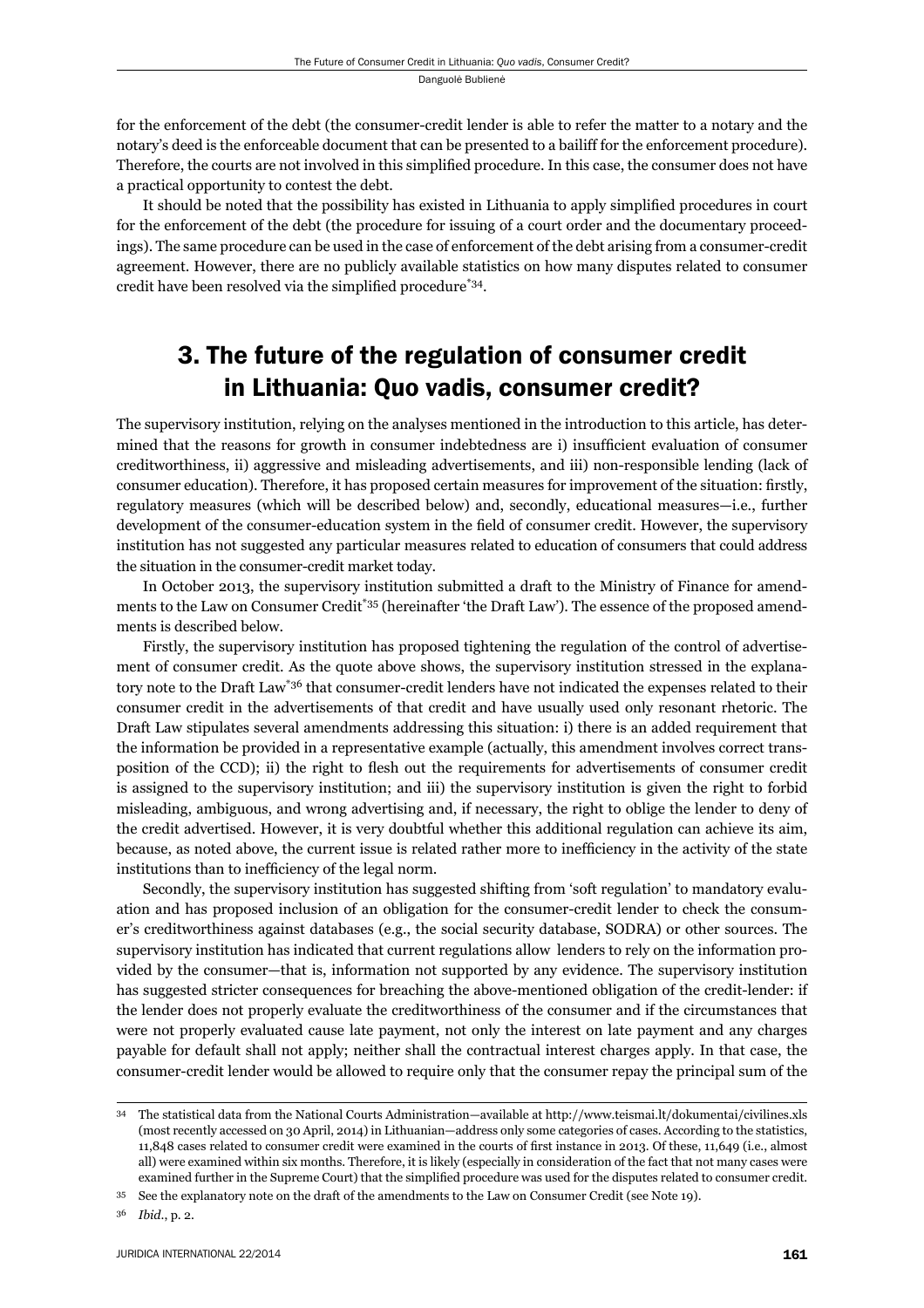credit. This proposed legal norm creates several problems. Firstly, the wording of the norm has not been drafted in a precise manner<sup>\*37</sup>. The reference to the contractual interest charges is not very precise, and the wording gives the impression that it covers penalty interest for breach of contractual obligations rather than contractual interests. The conclusion that the regulation addresses the contractual interest charges and not other type of interest can be drawn only from the clarification provided in the explanatory note, not from the language itself. Secondly, the Draft Law stipulates a very different type of consequences for breach of the obligation of properly evaluating the creditworthiness of the consumer. The non-application of the interest on default should be treated as particular grounds for exemption from liability of the consumer as provided by law (Part 9 of Article 6.253 of the Civil Code of Lithuania stipulates that other grounds for exemption from civil liability or for non-application thereof may be established by law or by agreement between the parties). However, the consequence linked to non-application of the contractual interest and other fees is not related to the liability of the credit-lender. The nature and essence of said consequence and what kind of private-law rules shall be applied for this consequence should be considered. Undoubtedly, both the interest under the consumer-credit contract and the loan principal are a matter of the agreement between the credit-lender and the consumer. The contractual interest is the monetary price (compensation to the lender) to be paid by the consumer for the product—i.e., for the loan. The consequence mentioned above would result in the service of consumer credit becoming free for the consumer. It must be noted that, while at first glance it would seem that the regulation establishes a consumer-credit lender's liability for failing to assess consumers' creditworthiness, the consequences specified are not related to the damages for the debtor, because it is not required that the consumer prove any damages and it is not clear whether the law requires that any even have been incurred. In such a case, the possibility of not applying the contractual interest proposed in the draft legislation should be interpreted as an exemption from fulfilment of part of the principal obligation. However, the Civil Code does not establish the option of regulation by other laws the ways of exempting the debtor from fulfilment of the principal obligation. Article 6.129 of the Civil Code only establishes the right of the creditor to decide on the exemption of the debtor. On the other hand, the legislator's intervention with the principal obligation would mean interference with freedom of contract and, to some extent, with the regulation of the price of the contract. It is clear that applying such a consequence for inaccurately assessing the creditworthiness of a consumer would cause the consumercredit lender to incur losses. Thereby, the regulations establish certain sanctions for the consumer-credit lender. With the norm interpreted in such a way, the question arises of whether the sanctions established by the legislator and the intervention in contractual relations are adequate and proportional, particularly in light of the fact that in this case a situation exists wherein there is no reason to consider the main content of the contract unfair\*38 (if there were grounds to apply control of unfair terms, the relevant term of the contract would be considered unfair and thus be rendered void, such that there would be no basis for applying the consequences detailed in the norm analysed). Thirdly, the mechanism for application of the norm is completely unclear—it is unclear whether it must be applied from notification of the consumer onward or retrospective too (e.g., is there a right to enforce the interest paid?) or whether the decision on this is left to the court's discretion. Such uncertainty implies without doubt that either the norm will not be applied in practice or it will create uncertainty in case law applying and interpreting it. Either way, the norm is toothless, since i) it would be difficult to protect consumers' interests and ii) even if they could be protected, this would take a marathon of court proceedings. The fact that such a norm is unclear and difficult to apply in practice can be seen also from the above-mentioned norm dealing with the consequences for not properly disclosing information to the consumer. Accordingly, it must be assumed that norms of this kind should be re-evaluated and either eliminated or revised into clear and consistent rules that would take into account basic civil-law norms and that could be properly applied in practice.

<sup>37</sup> This legal norm states that interests, forfeit and taxes do not apply to the consumer credit debtor in cases of late payments, if the consumer credit lender improperly assessed the creditworthiness of the consumer credit debtor without any fault of the consumer credit debtor ("6. Palūkanos, netesybos ir mokesčiai pavėluoto įmokų mokėjimo atvejais vartojimo kredito gavėjui netaikomi, jeigu vartojimo kredito davėjas ne dėl vartojimo kredito gavėjo kaltės netinkamai įvertino vartojimo kredito gavėjo mokumą"). See the Part 6 of the Article 8 of Lietuvos Respublikos vartojimo kredito įstatymo pakeitimo ir papildymo įstatymas ['The draft of the amendments to the Law on Consumer Credit] prepared by the supervisory institution. Available at http://www.lb.lt/n22037/projektas.pdf (most recently accessed on 30 April, 2014) (in Lithuanian).

It should be noted that the definition of the main subject matter of the contract and determination of the adequacy of the price and remuneration are under the control of the unfair term if the transparency principle is not breached—i.e., if these terms are drafted in plain, intelligible language. If these conditions in the contract are drafted in plain and intelligible language, the state has no grounds to interfere with a private contractual relationship.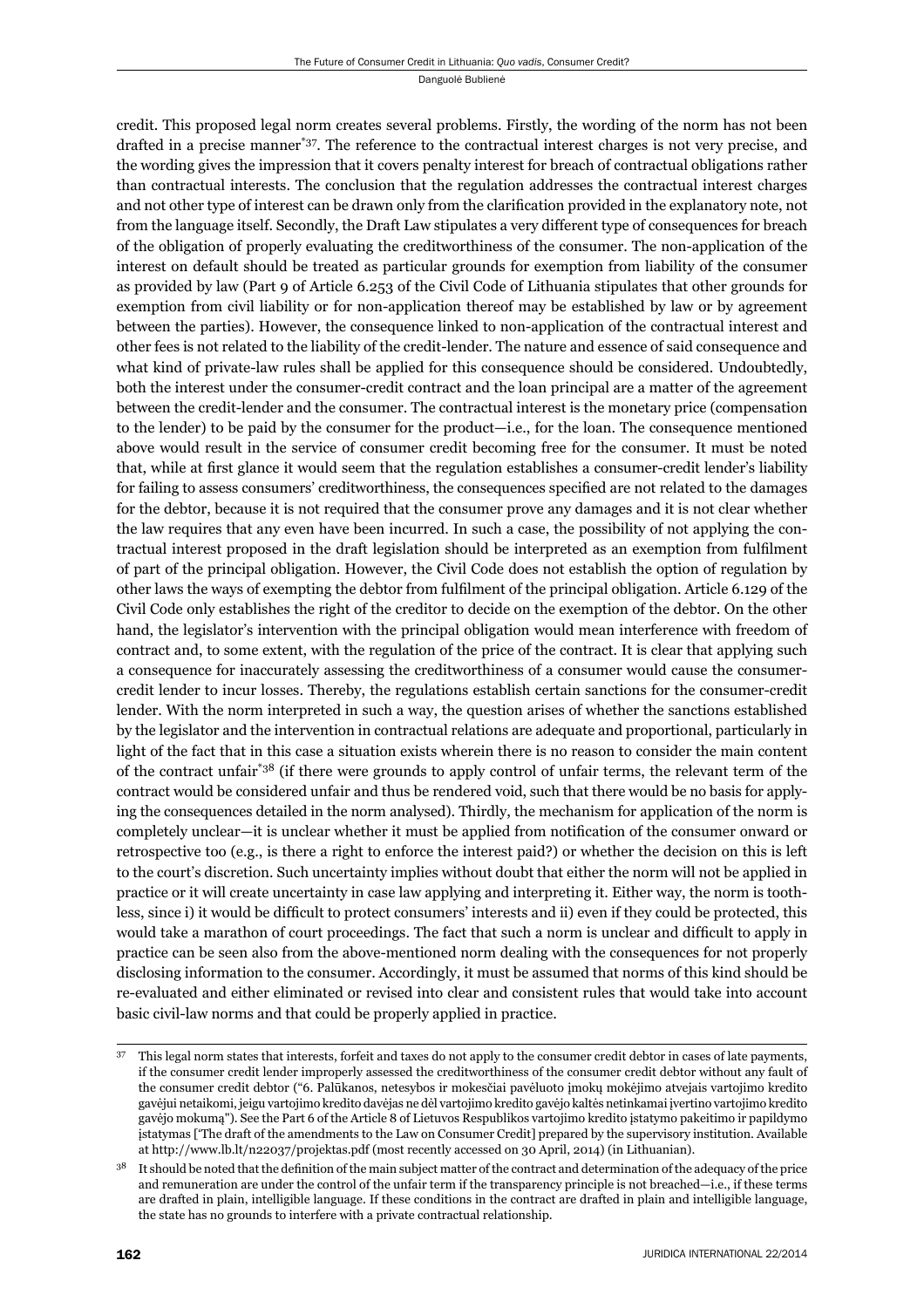Thirdly, the supervisory institution has reconsidered the rules on conclusion of a consumer-credit contract. The Draft Law provides for a 'cooling-off period' before conclusion of the contract—two days at minimum and up to 10 days (a time frame designed for informed decision by the consumer). That means that a consumer-credit contract may be concluded only after confirmation of the request of the consumer to conclude the contract, given only after two days have elapsed from registration of the consumer's request by the consumer-credit lender but not later than 10 days from registration of the consumer's request to conclude the contract. If the Draft Law gets adopted, conclusion of a consumer-credit contract will consist of several stages. These are depicted in the diagram below.



The cooling-off period in consumer-protection law means that the consumer is able to withdraw from the contract within a particular period of time without any consequences arising for him. The cooling-off period introduced in the Draft Law has different consequences, though the aim of both is the same—to enable the consumer to change his mind within the time specified by law. Several issues related to the above-mentioned new rule can be highlighted. Firstly, it is not clear what the purpose is behind the maximum 10-day period set forth for confirmation of the consumer's request to conclude the contract. Secondly, the Draft Law does not specify the consequences of the contract not being concluded by way of breach of the abovementioned rule. Two types of consequences could be considered: the first interpretation involves considering the contract not to have been concluded in this situation, and the second way of interpreting matters is to argue that the contract was concluded but is null and void because it was concluded in breach of the imperative rule (see Article 1.80 of the Civil Code). In view of the general rules of contract law (including rules in the Civil Code that pertain to transactions), there is more justification for the first interpretation.

Undoubtedly, the proposed regulation related to formalisation of the procedure for the conclusion of a consumer-credit contract and the cooling-off period set forth by law will influence the speed of the process of the conclusion of consumer-credit contracts and, therefore, restrict consumers' abilities to conclude the contract in an especially easy way. It is very likely that these new rules will create additional conditions aiding the consumer in rethinking the decision, and it is probable that in many cases the consumer will not confirm his wish to conclude the contract. However, the ultimate influence on the market for consumer credit will depend very much on the control of the implementation of this rule by the supervisory institution and on the rule's application in court practice.

Fourthly, there is a proposal to reduce the APR from 200% to 50%. It should be noted that several members of the Parliament of the Republic of Lithuania proposed reduction of the APR to 36%. In late 2013, the Government offered its opinion\*39 on the draft amendments to Article 21 of the Law on Consumer Credit, indicating that the complexity measures shall be used to solve the problems related to the

<sup>&</sup>lt;sup>39</sup> Lietuvos Respublikos Vyriausybės 2013 m. gruodžio 18 d. nutarimas Nr. 1205 "Dėl Lietuvos Respublikos vartojimo kredito įstatymo 21 straipsnio pakeitimo įstatymo projekto Nr. XIIP-636" ['Resolution of the Government of the Republic of Lithuania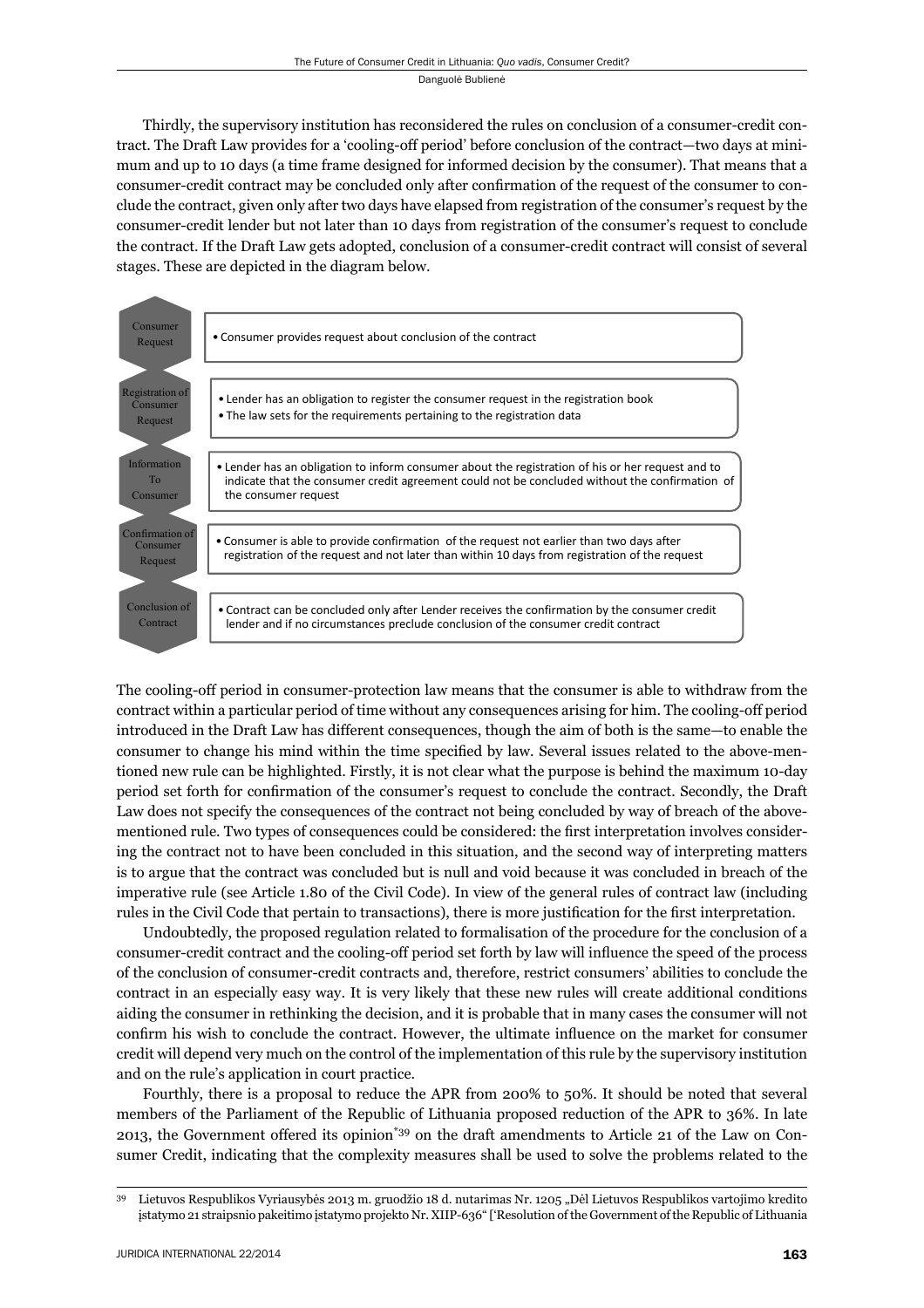consumer-credit market and that the Government would issue a draft set of amendments to the Law on Consumer Credit at the beginning of 2014. However, at the time of this writing, the Government still has not provided the Parliament with such a draft. Also worthy of mention is that an interesting opinion on the above-mentioned draft has been provided by the European Law Department of the Ministry of Justice. That department indicated that the proposed legal norm raises doubts with respect to conformity with articles  $56-62$  of the Treaty on the Functioning of the European Union<sup>\*40</sup>; it stressed that stating a maximum APR, which encompasses all fees related to issuing of credit and its administration, restricts a person's right to free movement of services. Such *ex ante* control may be justified only by public interests such as consumer protection. Moreover, it should be ascertained whether such a control system is relevant and strictly proportionate to the aim to be achieved and whether that aim cannot be reached by less restrictive means. On one hand, attention should be paid to the arguments of the European Law Department. Although the ECJ in *SC Volksbank România SA v. Autoritatea Naţională pentru Protecţia Consumatorilor—Comisariatul Judeţean pentru Protecţia Consumatorilor Călăraşi (CJPC)*\*41 decided that restrictions to the number of bank charges do not fall into the category of restriction to free movement of services, it may be concluded that such a conclusion would not apply if the restrictions were of such a nature that the amount of charges or the interest rates were limited. Therefore, it might be that limitations to the APR would be considered by the European Court of Justice to restrict the free movement of services. On the other hand, as has been mentioned elsewhere in this article, the fact that many member states of the European Union have one or another restriction to the prices of consumer credit should be taken into account accordingly.

Fifthly, the supervisory institution has proposed regulation of the restrictions applied to conclusion of consumer-credit contracts: firstly, a consumer can restrict his rights himself by submitting a request to the state institution for prohibition of concluding a consumer-credit contract. This request would be registered in a specific register, and consumer-credit lenders would be obliged not to conclude a contract with people whose requests are included in the register; secondly, the law would enable the courts to take a decision on restrictions/prohibition of a person's capability of concluding a consumer-credit contract.

The above-mentioned proposals raise many legal doubts and questions regarding the adequacy and proportionality of the proposed measures. First of all, from a legal point of view, the nature of the proposed restriction is unclear. If this restriction is considered a limitation to a natural person's active civil capacity, then such restriction does not comply with the mechanism for restricting active civil capacity that is established in the Civil Code of the Republic of Lithuania. It must be noted that Lithuania's civil code does not permit establishment of only certain (specific) restrictions to a natural person's active civil capacity, whether in whole or in part (in other words, the content of the rights is determined by law and applies in all cases equally). In addition, in the event of incapacity of a natural person, the guardian conducts transactions on behalf of the incapacitated person, and if there are restrictions to a person's active legal capacity, that person may conclude legal transactions only with the consent of his guardian (with certain transactions permitted without the consent of the guardian). The proposed restrictions, in contrast, establish an absolute prohibition of concluding only one type of transactions—that of a consumer-credit contract. Secondly, the bases and criteria for such a restriction's application are unclear. The proposed amendments establish a single, abstract criterion for application of the prohibition—abuse of the right to conclude consumer-credit contracts—and the prohibition does not establish any other criteria for application, including criteria for determining whether there is an abuse of rights and what evidence could confirm the existence of such abuse. It must be noted that the general provisions establishing restrictions to active legal capacity imply application of criteria whereby both legal circumstances and facts must be determined on the basis of opinions of medical experts. With the restriction at issue here, it is doubtful that medical experts could ascertain a person's abuse of the right to conclude consumer-credit contracts. Thirdly, the consequences of breaching

of 18 December 2013 No. 1205 on the Draft of the Amendments of Article 21 of the Law on Consumer Credit of the Republic of Lithuania, No. XIIP-636']. – *Official Gazette* 2013/133-6778) (in Lithuanian).

<sup>40</sup> The Treaty on the Functioning of the European Union, available at http://eur-lex.europa.eu/LexUriServ/LexUriServ.do?u ri=OJ:C:2012:326:0047:0200:EN:PDF (most recently accessed on 30 April, 2014).

<sup>41</sup> Judgment of the Court of 12 July 2012 in *SC Volksbank România SA v. Autoritatea Naţională pentru Protecţia Consumatorilor—Comisariatul Judeţean pentru Protecţia Consumatorilor Călăraşi (CJPC)*, Case C-122/10. The court stated in this decision that 'whilst the national legislation at issue in the main proceedings limit[s] the number of bank charges that can be included in credit agreements, it does not impose requirements curbing the rate of charge, since no limit is laid down as regard[s] the amount of charges that are authorised by the national provisions at issue in the main proceedings or as regards interest rates in general'.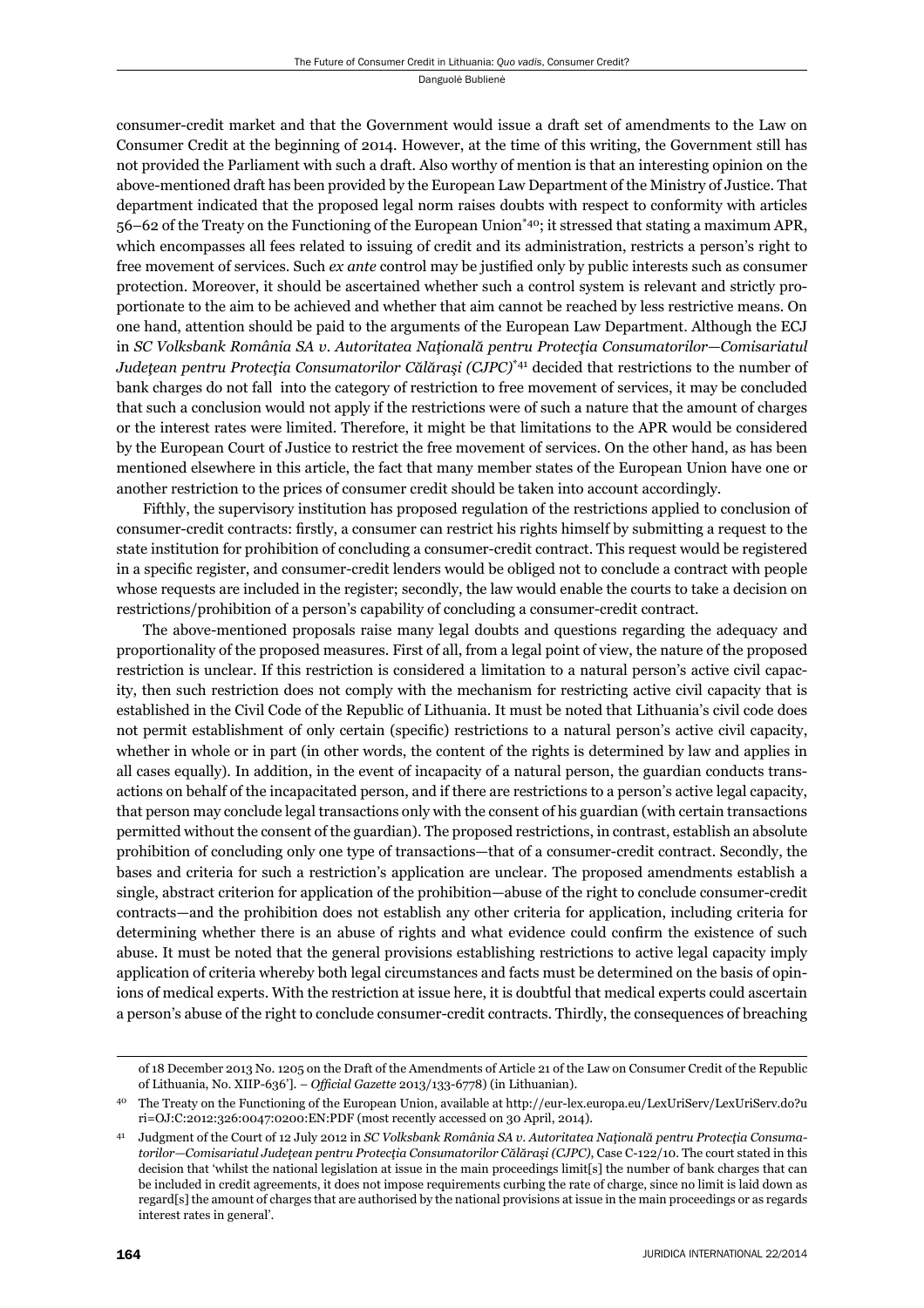this prohibition are unclear: would the contract concluded after abuse has been determined be void, or it could be later approved in some way?

As has already been noted, such restrictions raise doubts with respect to their proportionality. It is worth mentioning that even in cases of such activities as gambling and lotteries, there are no restrictions this strict established under Lithuanian legislation. Moreover, although it is obvious that the restrictions proposed by the supervisory institution reflect the proposals of the consumer organisations<sup>\*42</sup>, it seems clear that proposals made by the supervisory institution not only must be more measured and better reasoned from the legal point of view but also must be adequate for addressing the actual situation of the consumer-credit market. Additionally, it must be determined whether the situation in the consumer-credit market is temporary (such assessment processes were not observed); the court proceedings for restriction of natural persons' active civil capacity would definitely take time, so doubts could be raised as to whether the restrictions would be relevant after a certain amount of time. In addition, the practice of using specific legislation to establish grounds for restriction of natural persons' active civil capacity is defective since it may cause a situation wherein the government proposes restrictions of one's rights related to specific transactions in the event of even the slightest market failure (in analogy, from a historical point of view, ought the government to have restricted rights to conclude mortgage transactions in order to minimise the consequences of the financial crisis?). With respect to the above-mentioned circumstances, the utility of the proposed amendments to the Law on Consumer Credit (in particular, with regard to the courts' rights to prohibit conclusion of a consumer-credit contract) is highly debatable.

Sixthly, the supervisory institution has proposed the stipulation of additional condition on the activity of consumer-credit lenders—the chief executive officers and all natural or legal persons or related persons who, directly or indirectly, own 20% or more of the voting rights or authorised capital, along with all others who, in light of the articles of association or contracts concluded with the consumer-credit lenders or otherwise in the opinion of the supervisory institution may have a decisive influence in the operations of the consumer-credit lender, have to be of impeccable reputation. If the supervisory institution considers any of the above-mentioned persons not to be in compliance with this requirement, it shall have the right not to include the consumer-credit lender in question on the list of creditors or to remove it from the list. As is mentioned above, the current regulation of consumer-credit lenders' operations and of the conditions under which a creditor may be included on the creditor list is laconic and does not create unnecessarily restrictive conditions to the operations of consumer-credit lenders. However, there is no doubt that the proposed amendments establish tighter restrictions. If the truth be told, it is not entirely clear whether the above-mentioned norms would apply to those consumer-credit lenders that were on the creditor list before the amendments come into force. If such restrictions were not to be applied retroactively, they would have almost no consequences, since the second half of 2013 and the start of 2014 saw the number of consumercredit lenders remain nearly constant, as was noted in the introduction to this article.

Seventhly, the supervisory institution has suggested increasing the penalties for infringement of the Law on Consumer Credit (for infringement, 5**%** and then for repeated infringement 10% of the organisation's income from the consumer-credit services and deletion from the list of service providers).

In light of the above-mentioned insights into the Draft Law, there is only one major question that begs to be raised—*quo vadis*, consumer credit? The proposals made in the Draft Law reflect a quite clear tendency toward more extensive regulation of the consumer-credit market. It seems that this regulation is not being used understandably as the last resort; it is only one option for the resolving of issues related to the consumer-credit market, and proper justification of such regulations remains absent. Moreover, as has already been mentioned, some of the proposals are extremely drastic. The author of this article is quite convinced that the problems of the consumer-credit market cannot be remedied through purely legislative means anyway. Therefore, it is time to ask ourselves what the role of the state should be and where the boundaries for the consumer-credit market's regulation should lie. Should the state be an active regulator, or should it shift its activity toward education measures or other actions, such as further development of a financial advisory services system or creation of alternative means allowing poor people to receive credit (e.g., 'social credit')? One might argue that the state should be only a passive observer and should not interfere in a market; however, this author does not suggest such an approach. Rather, the state should not concentrate purely on regulation measures in its activity (especially, regulation of a prohibitive nature);

<sup>42</sup> It should be noted that the consumer organisations have argued in the media that consumer-credit market conditions should be stricter and that consumer credit should be equated to such products as tobacco products or alcoholic beverages.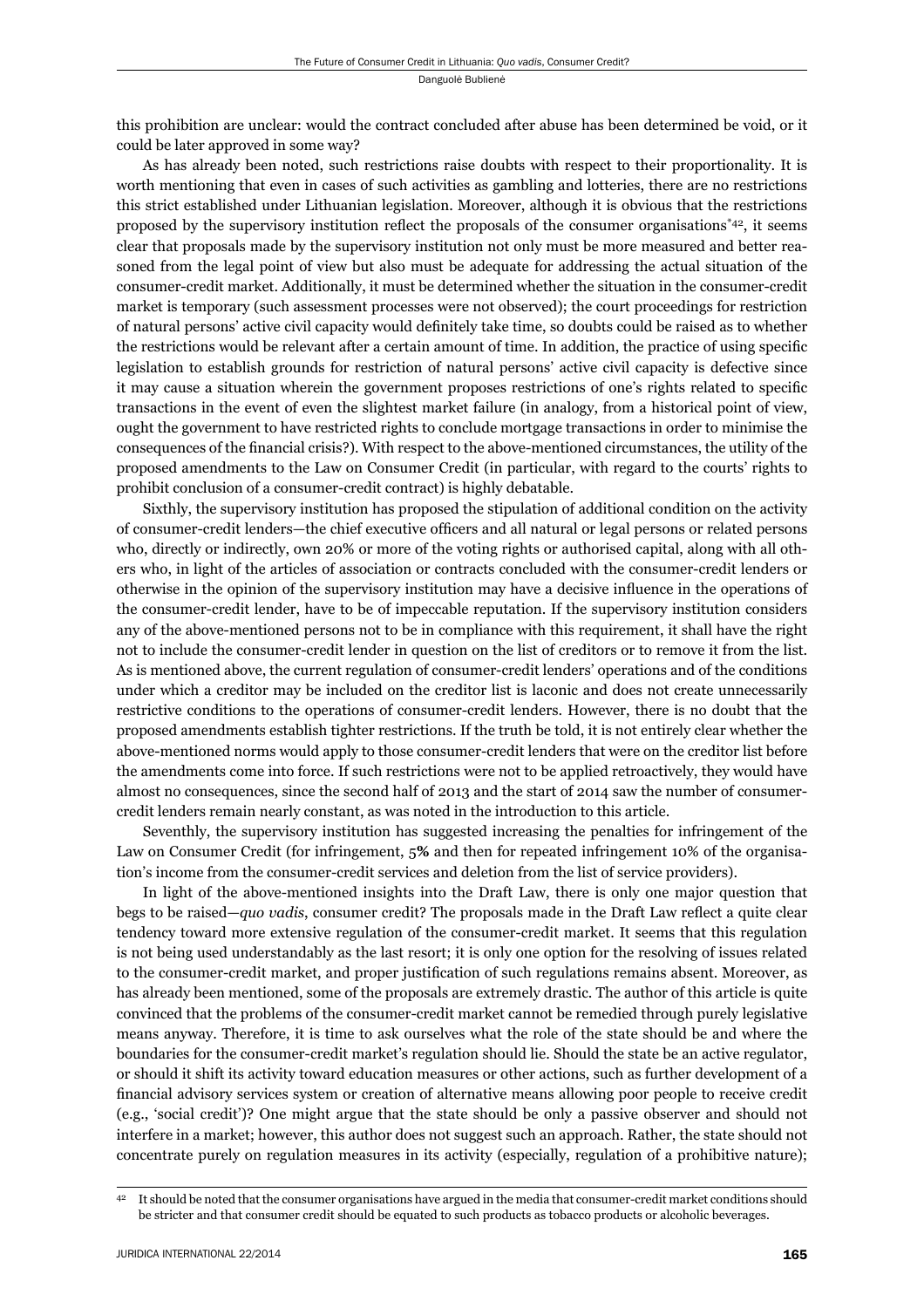before that, it should take coherent extensive and systemic measures that could help to increase consumers' conscientiousness, financial awareness, and financial literacy, with particular attention paid to young people who do not have enough experience in the management of their finances. The state should not shift the full burden of responsibility to the consumer lenders; it needs to take a very active role itself, especially in the field of consumer education. It is quite clear that the prohibitions and regulatory measures suggested cannot yield positive results if the society's level of financial awareness and financial literacy remains relatively low. The necessity of increasing financial literacy has been stressed by the Organisation for Economic Co-operation and Development (OECD). The OECD has pointed out that consumers' difficulties with making long-term informed financial decisions and selecting financial products that match their needs may have negative consequences not only for individuals' and households' future financial well-being but also for the long-term stability of entire financial and economic systems $*$ 43. To be fair, one should point out that the National Consumer Protection Strategy for  $2011-2014^{44}$  indicated that it takes a long time to nurture consumers' capabilities in this regard and, therefore, in order to foster these capabilities among Lithuanian consumers and for them to know their rights and be able to defend them, educational institutions' curricula are to encompass economic and financial matters (this applies to secondary-school curricula and subjects). However, how the latter measure has been implemented and whether enough attention was paid to it are not very clear.

Secondly, the state should be active enough in its implementation of actions protecting the collective interests of consumers, especially the mechanism for controlling unfair commercial practices and the penalisation mechanism under the law implementing the Consumer Credit Directive.

Finally, if thorough analyses properly identify the problems in the consumer-credit market and prove that there are serious reasons and suitable justification for strict regulation measures, the state should ask itself how balance among the various interests should be achieved and what level of 'average' consumer the regulatory measures should target. This author at least is not convinced that the law should protect a consumer who does not want to exercise care himself.

# 3. Conclusions

Analysis of existing consumer-credit regulation in Lithuania reveals that, on one hand, even now there are some norms regulating the consumer-credit market that could protect the interests of consumers and prevent excessively easy access to non-secured consumer loans via electronic means—if applied effectively. On the other hand, there are some norms that remain unclear and that do not comply with the general provisions of civil law. Most of these norms' practical application has not been tested; therefore, it is unclear what precisely is behind the ineffectiveness of these norms. It is also obvious that there has been no research into why certain legal norms do not reach their goals and what legal measures are most effective for resolving the issues specific to the consumer-credit market; i.e., it is not clear what particular market failure should be addressed and what regulatory measures might be adequate for the correction of such failure. The amendments to the Law on Consumer Credit that have been proposed by the supervisory institution, the Bank of Lithuania, imply that the national institutions see only one solution for the issues in the consumer-credit market—stricter (tighten) regulation—and in some cases specify drastic measures not only with respect to business but also with respect to consumers. In addition, the proposed amendments to the regulations pertaining to the consumer-credit market clearly imply that the proposals have been made without comprehensive analysis of the legal consequences and, with the result that they are not worded properly from a legal point of view. This means that, although most of them will probably be incorporated into existing legislation, it is most likely that they will not reach their goals.

What is more, in efforts to resolve the issues seen in the consumer-credit market, there are no systemic measures that are designed to correct the market failure itself, as opposed to merely the consequences of that market failure. In addition, the lack of analysis preparatory to adoption and application of state-level

<sup>43</sup> Available at http://www.oecd.org/daf/fin/financial-education/financialliteracyandconsumerprotection-overlookedaspectsofthecrisis-oecdrecommendation.htm (most recently accessed on 30 April, 2014).

<sup>44</sup> Lietuvos Respublikos Vyriausybės 2011 m. liepos 7 d. nutarimas Nr. 848 "Dėl Valstybinės vartotojų teisių apsaugos 2011-2014 metų strategijos patvirtinimo" ['Resolution No. 848 of the Republic of Lithuania of 7 July 2011 on Approval of the National Consumer Protection Strategy for 2011-2014']. - Official Gazette 2011/89-4274 (in Lithuanian).